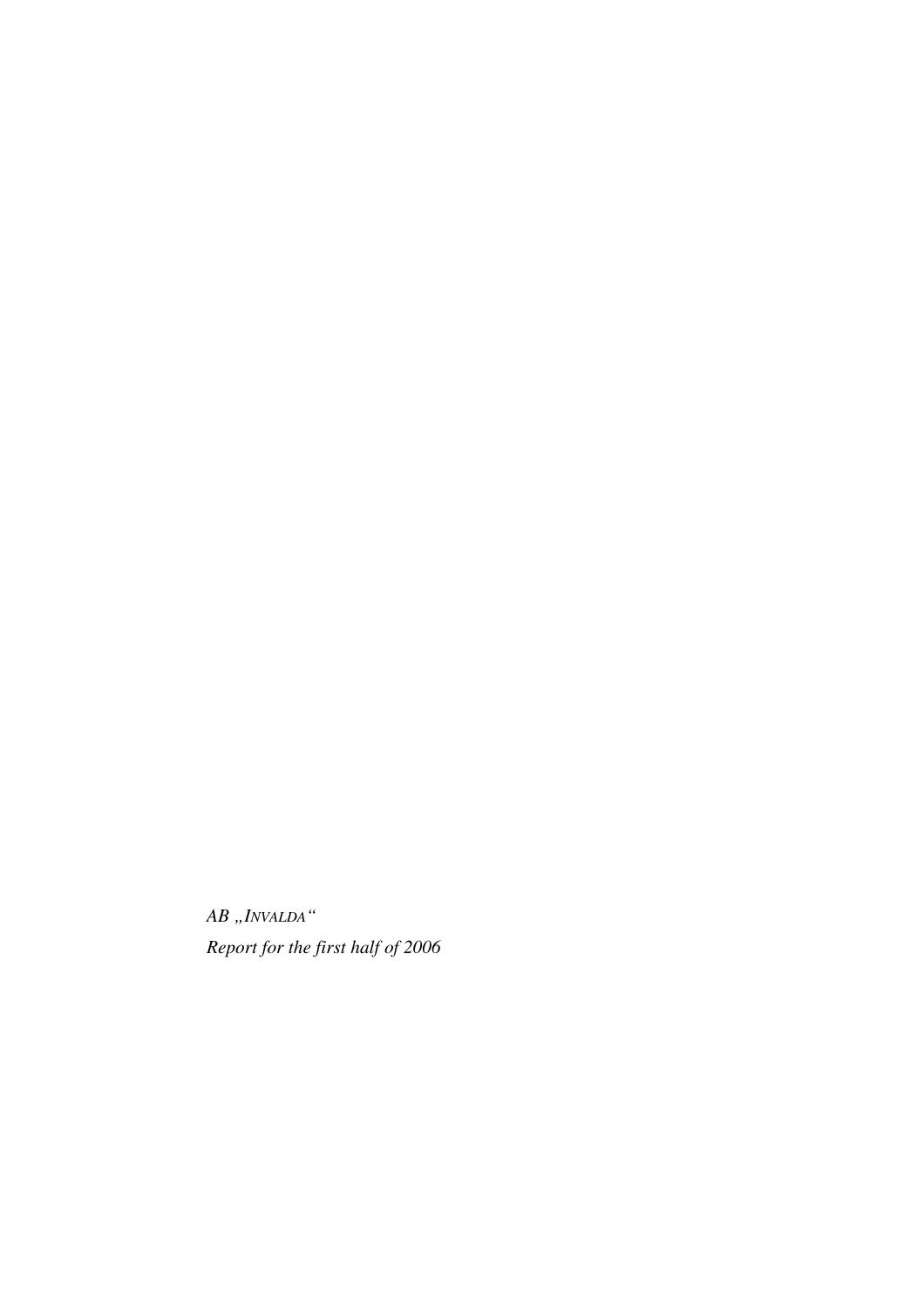

# **CONTENTS**

| 3. Information about where and how to access the Report and the documents, on the basis of which it has                                                                                                                                                                                                                                                                                                                             |
|-------------------------------------------------------------------------------------------------------------------------------------------------------------------------------------------------------------------------------------------------------------------------------------------------------------------------------------------------------------------------------------------------------------------------------------|
|                                                                                                                                                                                                                                                                                                                                                                                                                                     |
| 5. Declaration by the members of the issuer's managing bodies, employees, the Head of the Administration<br>and the issuer's consultants that the information contained in the Report is in accordance with the facts<br>and that the Report makes no omission likely to have an effect on the investors' decision concerning<br>purchase, sale or valuation of the issuer's securities or on the market price of these securities4 |
| II. DATA ABOUT THE ISSUER'S AUTHORIZED CAPITAL, THE SECURITIES ISSUED AND                                                                                                                                                                                                                                                                                                                                                           |
|                                                                                                                                                                                                                                                                                                                                                                                                                                     |
|                                                                                                                                                                                                                                                                                                                                                                                                                                     |
| 8. Securities not representing capital, the trading of which is regulated by the Law on Securities Market,                                                                                                                                                                                                                                                                                                                          |
|                                                                                                                                                                                                                                                                                                                                                                                                                                     |
|                                                                                                                                                                                                                                                                                                                                                                                                                                     |
|                                                                                                                                                                                                                                                                                                                                                                                                                                     |
|                                                                                                                                                                                                                                                                                                                                                                                                                                     |
|                                                                                                                                                                                                                                                                                                                                                                                                                                     |
|                                                                                                                                                                                                                                                                                                                                                                                                                                     |
|                                                                                                                                                                                                                                                                                                                                                                                                                                     |
|                                                                                                                                                                                                                                                                                                                                                                                                                                     |
|                                                                                                                                                                                                                                                                                                                                                                                                                                     |
|                                                                                                                                                                                                                                                                                                                                                                                                                                     |
|                                                                                                                                                                                                                                                                                                                                                                                                                                     |
|                                                                                                                                                                                                                                                                                                                                                                                                                                     |
|                                                                                                                                                                                                                                                                                                                                                                                                                                     |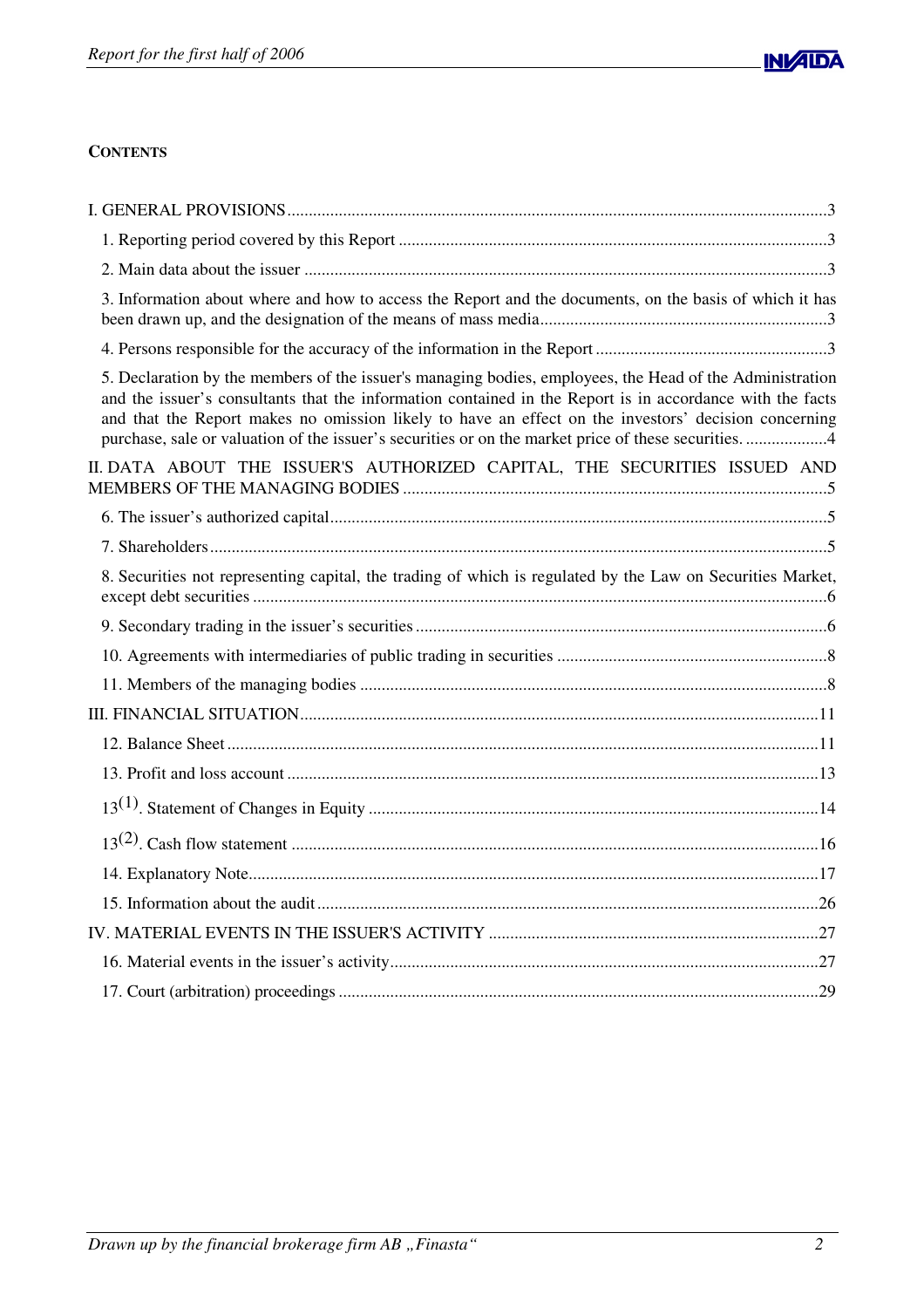

# **I. GENERAL PROVISIONS**

## **1. Reporting period covered by this Report**

The Report has been drawn up for the first half of the year 2006.

## **2. Main data about the issuer**

| Public company (AB) "INVALDA", hereinafter AB "Invalda"                            |
|------------------------------------------------------------------------------------|
| LTL 45 008 376 (on 30 June 2006 registered with the Register of Legal<br>Entities) |
| Šeimyniškių St. 3, LT-09312 Vilnius                                                |
| $(+3705)$ 279 06 01                                                                |
| $(+3705)$ 279 05 30                                                                |
| post@invalda.lt                                                                    |
| Public company, legal person of limited liabilit                                   |
| 20 March 1992, Register of Enterprises of Vilnius                                  |
| Register of Legal Entities                                                         |
| 1213 04349                                                                         |
| www.invalda.lt                                                                     |
|                                                                                    |

# 3. Information about where and how to access the Report and the documents, on the basis of which it **has been drawn up, and the designation of the means of mass media**

The Report and supporting documents, on the basis of which it has been drawn up, can be accessed at the Company's registered office at Šeimyniškių St. 3, Vilnius and the financial brokerage firm AB "Finasta", Konstitucijos Ave. 23, Vilnius.

The means of mass media: the daily "Verslo žinios" and "Lietuvos Rytas".

## **4. Persons responsible for the accuracy of the information in the Report**

4.1. Members of the managing bodies of the issuer, employees and the Head of the Administration are responsible for the accuracy of the information:

Darius Šulnis, President, tel. (+370 5) 279 06 01, fax (+370 5) 279 05 30

Zita Vaitkevičienė, Chief Financier, tel. (+370 5) 279 06 14.

4.2. The Semi-Annual Report was drawn up by the financial brokerage firm AB "Finasta" (Konstitucijos Ave. 23, Vilnius, tel. (8~5) 278 68 44, fax. (8~5) 210 24 74), represented by the financial broker Algimantas Variakojis, on the basis of the information submitted by the Company.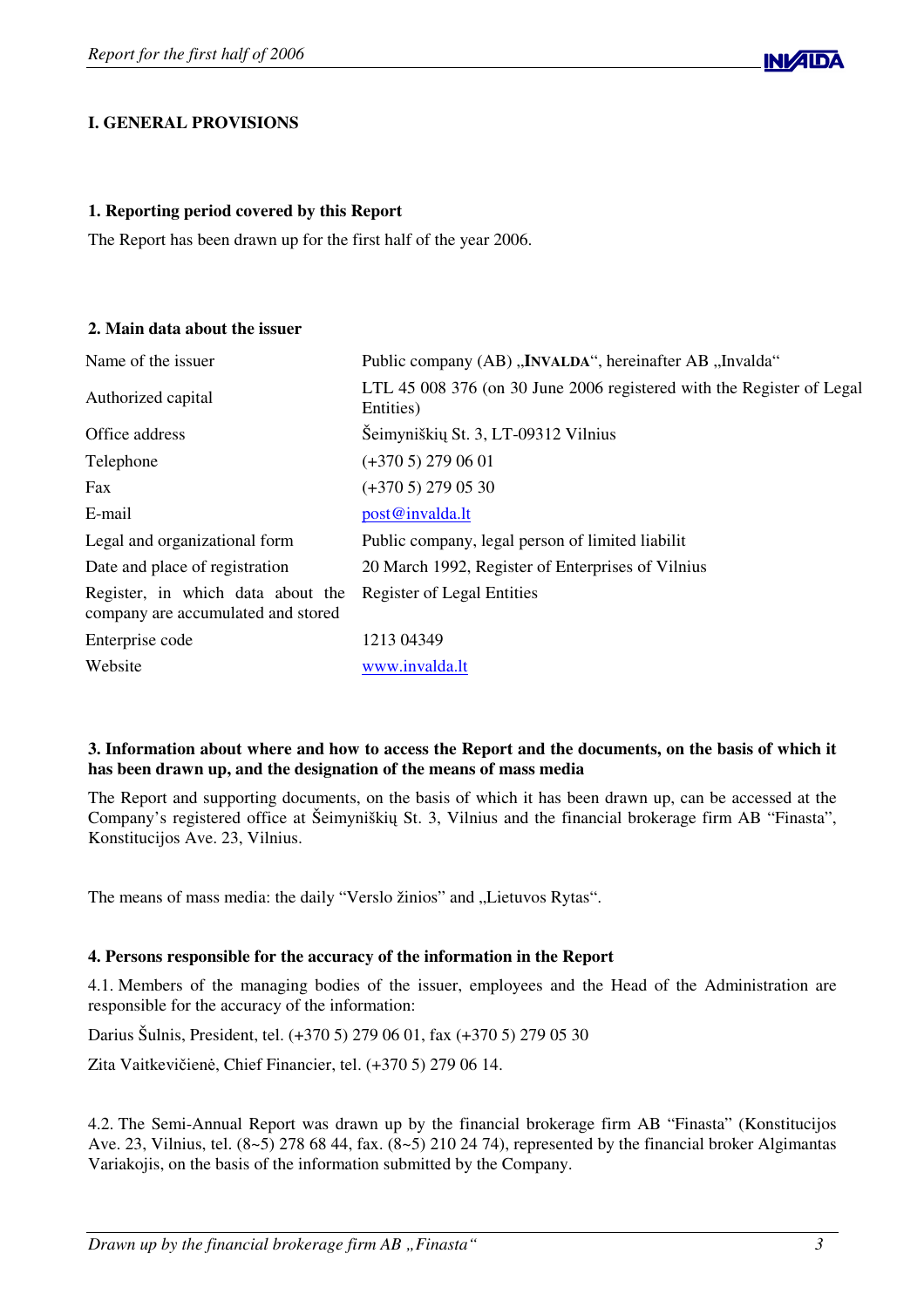

**5. Declaration by the members of the issuer's managing bodies, employees, the Head of the Administration and the issuer's consultants that the information contained in the Report is in accordance with the facts and that the Report makes no omission likely to have an effect on the investors' decision concerning purchase, sale or valuation of the issuer's securities or on the market price of these securities.**

AB "Invalda", represented by Darius Šulnis, President, and Zita Vaitkevičienė, Chief Financier, hereby confirm that the information contained in the Report is in accordance with the facts and that the Report makes no omission likely to have an effect on the investors' decision concerning purchase, sale or valuation of the issuer's securities or on the market price of these securities.

**Darius Šulnis, President of AB "Invalda"** 

Zita Vaitkevičienė, Chief Financier of AB "Invalda"

The financial brokerage firm AB "Finasta", represented by financial broker Algimantas Variakojis, hereby confirm that the information contained in the Report is in accordance with the facts as presented to AB "Finasta" by the employees and managers of AB "Invalda". AB "Finasta" is responsible for the proper disclosure of the presented facts. AB "Invalda" is responsible for the accuracy of the information presented.

**Algimantas Variakojis,** financial broker of AB "Finasta"

Date of signing the Report: 31 August 2006.

Place of drawing up of the Report: AB "Finasta" (Konstitucijos Ave. 23, Vilnius)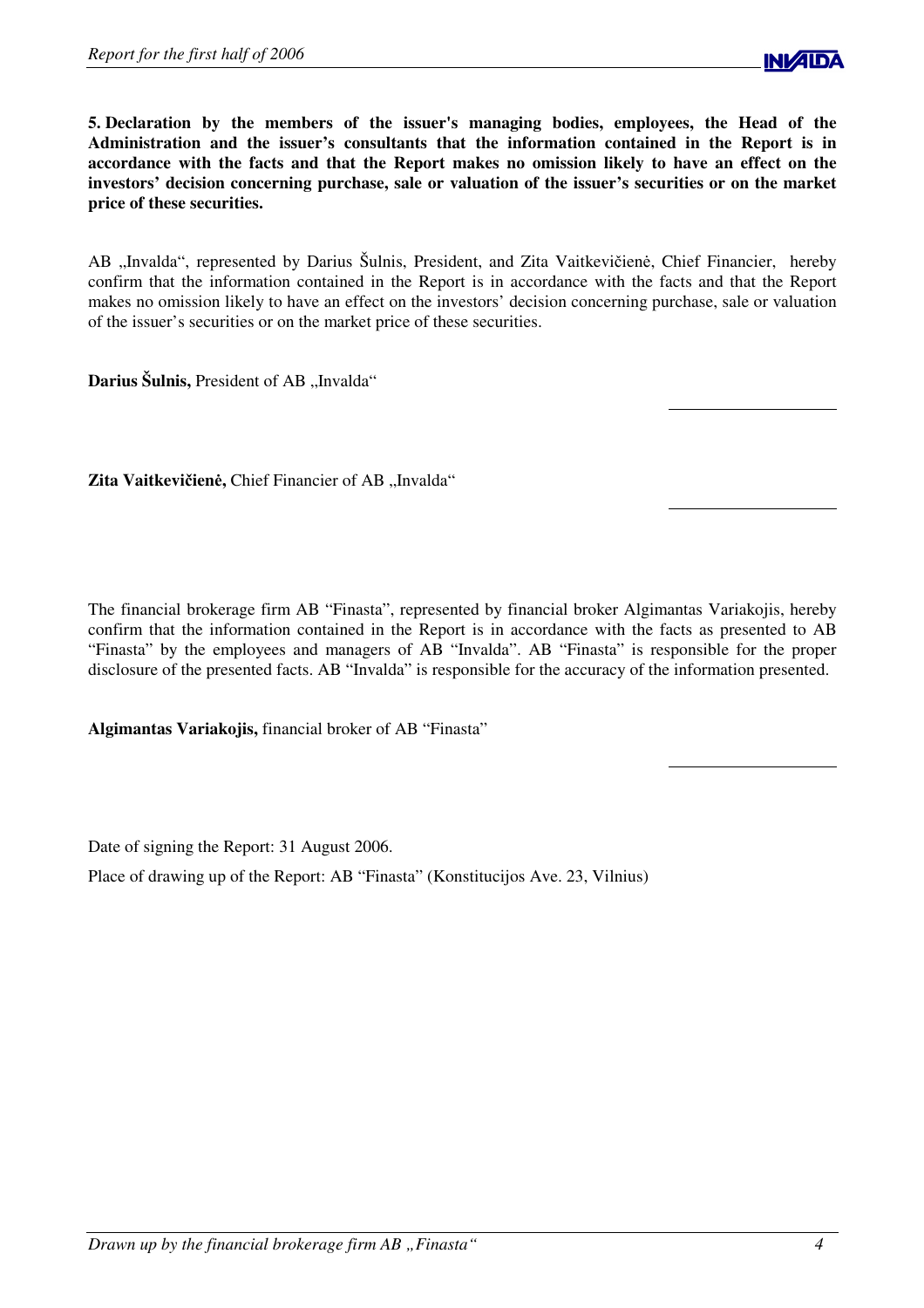# **II. DATA ABOUT THE ISSUER'S AUTHORIZED CAPITAL, THE SECURITIES ISSUED AND MEMBERS OF THE MANAGING BODIES**

## **6. The issuer's authorized capital**

6.1. The authorized capital as registered in the Register of Legal Entities

On 30 June 2006, an increase in the authorized capital of AB "Invalda" from LTL 41 734 662 to LTL 45 008 376 was registered with the Register of Legal Entities. The issue registration account was opened with AB Central Securities Depository of Lithuania on 5 July 2006 (the share issue was added to the previous share issue of LTL 41 734 662).

| Table 6.1.1. Composition of the authorized capital (as of 30.06.2006) |  |  |  |
|-----------------------------------------------------------------------|--|--|--|
|                                                                       |  |  |  |

| <b>Type of shares</b>      | Number of<br>shares | <b>Nominal</b><br>value, LTL | <b>Total nominal</b><br>value, LTL | Share in the<br>authorized<br>capital, $%$ |
|----------------------------|---------------------|------------------------------|------------------------------------|--------------------------------------------|
| Ordinary registered shares | 41 734 662          |                              | 41 734 662                         | 100.00                                     |

| Table 6.1.2. Composition of the authorized capital (after 30.06.2006 inclusive) |  |  |
|---------------------------------------------------------------------------------|--|--|
|                                                                                 |  |  |
|                                                                                 |  |  |

| <b>Type of shares</b>      | Number of<br>shares | <b>Nominal</b><br>value, LTL | <b>Total nominal</b><br>value, LTL | Share in the<br>authorized<br>capital, $%$ |
|----------------------------|---------------------|------------------------------|------------------------------------|--------------------------------------------|
| Ordinary registered shares | 45 008 376          |                              | 45 008 376                         | 100.00                                     |

All shares of AB "Invalda" are fully paid up.

6.2. Information about the projected increase of the authorized capital in connection with conversion or exchange of debt securities or derivative securities into shares

AB "Invalda" has issued no debt securities or derivatives, convertible into shares.

## **7. Shareholders**

As of 30 June 2006, the total number of AB "Invalda" shareholders was 5 895.

Table 7.1. Shareholders who held title to more than 5 percent of the issuer's authorized capital on 30 June 2006.

| Name of the shareholder<br>(address of registered<br>office and code of the<br>enterprise) | Number of ordinary<br>registered shares the<br>shareholder holds<br>by the right of<br>ownership, units | <b>Portion of the</b><br>authorized<br>capital held,<br>$\mathcal{G}_{\Omega}$ | <b>Portion of the</b><br>votes attaching<br>to the shares<br>held by the right<br>of ownership, $%$ | <b>Portion of votes held</b><br>by the shareholder<br>together with the<br>persons acting in<br>concert, % |
|--------------------------------------------------------------------------------------------|---------------------------------------------------------------------------------------------------------|--------------------------------------------------------------------------------|-----------------------------------------------------------------------------------------------------|------------------------------------------------------------------------------------------------------------|
| UAB "Nenuorama"                                                                            |                                                                                                         |                                                                                |                                                                                                     |                                                                                                            |
| J.Tumo-Vaižganto St. 9/1-38,<br><b>Vilnius</b>                                             | 4 906 043                                                                                               | 11.76                                                                          | 11.76                                                                                               | 57.87                                                                                                      |
| 2264922                                                                                    |                                                                                                         |                                                                                |                                                                                                     |                                                                                                            |
| Dailius Juozapas Mišeikis                                                                  | 6 792 556                                                                                               | 16.28                                                                          | 16.28                                                                                               |                                                                                                            |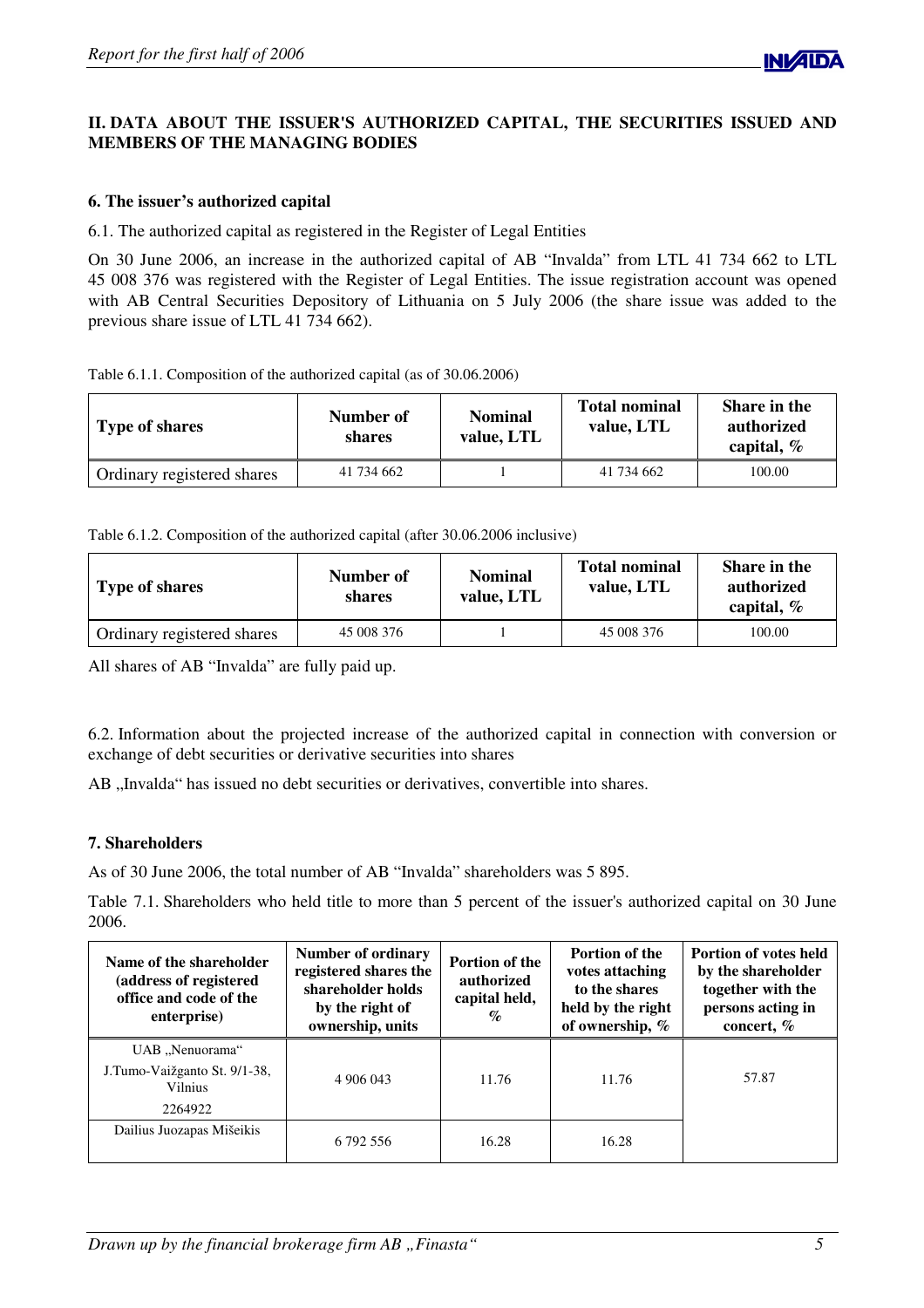| Vytautas Bučas | 5 882 003 | 14.09 | 14.09 |
|----------------|-----------|-------|-------|
| Alvydas Banys  | 5 364 493 | 12.85 | 12.85 |
| Darius Šulnis  | 1 205 940 | 2.89  | 2.89  |

Having regard to the fact that the increased authorized capital of AB "Invalda" in the amount of LTL 45 008 376 was registered on 30 June 2006, while the issue registration account was opened with AB Central Securities Depository of Lithuania on 5 July 2006, Table 7.2. contains the list of shareholders who held title to more than 5 percent of the issuer's authorized capital on 5 July 2006.

Table 7.2. Shareholders who held title to more than 5 percent of the issuer's authorized capital on 5 July 2006.

| Name of the shareholder<br>(address of registered<br>office and code of the<br>enterprise) | <b>Number of ordinary</b><br>registered shares the<br>shareholder holds<br>by the right of<br>ownership, units | Portion of the<br>authorized<br>capital held,<br>$\%$ | <b>Portion of the</b><br>votes attaching<br>to the shares<br>held by the right<br>of ownership, % | <b>Portion of votes held</b><br>by the shareholder<br>together with the<br>persons acting in<br>concert, % |
|--------------------------------------------------------------------------------------------|----------------------------------------------------------------------------------------------------------------|-------------------------------------------------------|---------------------------------------------------------------------------------------------------|------------------------------------------------------------------------------------------------------------|
| UAB "Nenuorama"                                                                            |                                                                                                                |                                                       |                                                                                                   |                                                                                                            |
| J.Tumo-Vaižganto St. 9/1-38,<br>Vilnius                                                    | 4 906 043                                                                                                      | 10.90                                                 | 10.90                                                                                             |                                                                                                            |
| 2264922                                                                                    |                                                                                                                |                                                       |                                                                                                   |                                                                                                            |
| Dailius Juozapas Mišeikis                                                                  | 6 792 556                                                                                                      | 15.09                                                 | 15.09                                                                                             |                                                                                                            |
| Vytautas Bučas                                                                             | 5 882 003                                                                                                      | 13.07                                                 | 13.07                                                                                             | 59.38                                                                                                      |
| Alvydas Banys                                                                              | 5 364 493                                                                                                      | 11.92                                                 | 11.92                                                                                             |                                                                                                            |
| Darius Šulnis                                                                              | 3 779 654                                                                                                      | 8.40                                                  | 8.40                                                                                              |                                                                                                            |

# **8. Securities not representing capital, the trading of which is regulated by the Law on Securities Market, except debt securities**

AB "Invalda" has not issued securities not representing capital, the trading of which is regulated by the Law on Securities Market.

# **9. Secondary trading in the issuer's securities**

All shares of AB "Invalda" are listed on the Current List of the Vilnius Stock Exchange (hereinafter – VSE) as from 19 December 1995.

Table 9.1. Main characteristics of AB "Invalda" shares listed on the Current List of the VSE (30.06.2006)

| Type of shares             | <b>ISIN</b> code | <b>Number of shares</b> |  | Total nominal value, |
|----------------------------|------------------|-------------------------|--|----------------------|
| Ordinary registered shares | LT0000102279     | 41 734 662              |  | 41 734 662           |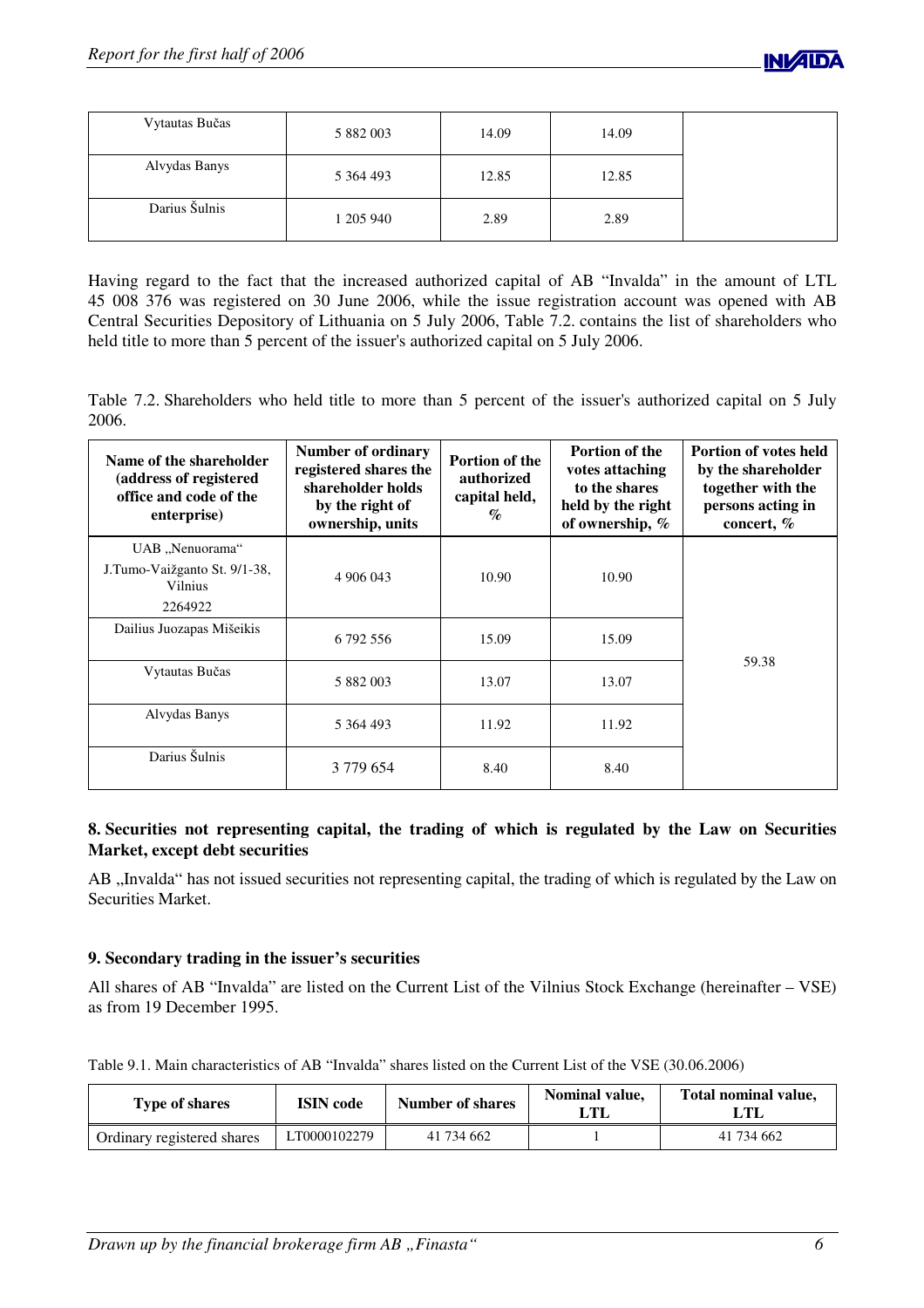Having regard to the fact that the increased authorized capital of AB "Invalda" in the amount of LTL 45,008,376 was registered on 30 June 2006, while the issue registration account was opened with AB Central Securities Depository of Lithuania on 5 July 2006, Table 9.2. contains characteristics of the Company's shares listed on the Current List of the VSE after the increase in the authorized capital.

Table 9.2. Main characteristics of AB "Invalda" shares listed on the Current List of the VSE (as from 05.07.2006)

| Type of shares             | <b>ISIN</b> code | Number of shares | Nominal value, | Total nominal value,<br>ЛI |
|----------------------------|------------------|------------------|----------------|----------------------------|
| Ordinary registered shares | LT0000102279     | 45 008 376       |                | 45 008 376                 |

|                               | Price, LTL  |            |                 | <b>Turnover, LTL</b> |                |                 | Date of the  |              | <b>Total turnover</b> |
|-------------------------------|-------------|------------|-----------------|----------------------|----------------|-----------------|--------------|--------------|-----------------------|
| <b>Reporting</b><br>period    | High<br>est | Lowe<br>st | Last<br>session | <b>Highest</b>       | Lowest         | Last<br>session | last session | <b>Units</b> | <b>LTL</b>            |
| 2005, $1st$ quarter           | 12.30       | 7.51       | 11.40           | 434 210.51           | 30 047.77      | 115 650.40      | 31.03.2005   | 1 346 213    | 13 401 266.93         |
| 2005, $2nd$ quarter           | 11.55       | 10.10      | 10.94           | 461 703.80           | 2 180.00       | 44 274.40       | 30.06.2005   | 532851       | 5 717 557.12          |
| 2005, $3^{\text{rd}}$ quarter | 11.20       | 10.30      | 11.40           | 546 755.00           | $\Omega$       | 134 157.22      | 30.09.2005   | 599 304      | 6 535 790.06          |
| 2005, $4th$ quarter           | 14.19       | 11.43      | 13.85           | 575 400.87           | $\theta$       | 65 271.50       | 30.12.2005   | 848 027      | 10 908 049.70         |
| 2006, $1st$ quarter           | 15.00       | 12.40      | 14.25           | 453 134.88           | $\theta$       | 316 825.17      | 31.03.2006   | 705 443      | 9738850.43            |
| 2006, $2nd$ quarter           | 14.70       | 8.90       | 10.40           | 245 069.74           | $\overline{0}$ | 49 852.90       | 30.06.2006   | 845 884      | 9758890.92            |

Table 9.3. Trading in the Company's shares on the VSE



Fig. 9.1. Trading in the Company's shares 01.01.2005 – 30.06.2006

| Date of the<br>last session | Number of ordinary registered<br>shares, units | Last price, LTL | Capitalization, LTL |
|-----------------------------|------------------------------------------------|-----------------|---------------------|
| 31.03.2005                  | 40 417 339                                     | 11.40           | 460 757 664,60      |
| 30.06.2005                  | 40 417 339                                     | 10.94           | 442 165 688.66      |
| 30.09.2005                  | 40 417 339                                     | 11.40           | 460 757 664.60      |
| 30.12.2005                  | 41 734 662                                     | 13.85           | 578 025 068.70      |
| 31.03.2006                  | 41 734 662                                     | 14.25           | 594 718 933.50      |
| 30.06.2006                  | 41 734 662                                     | 10.40           | 434 040 484.80      |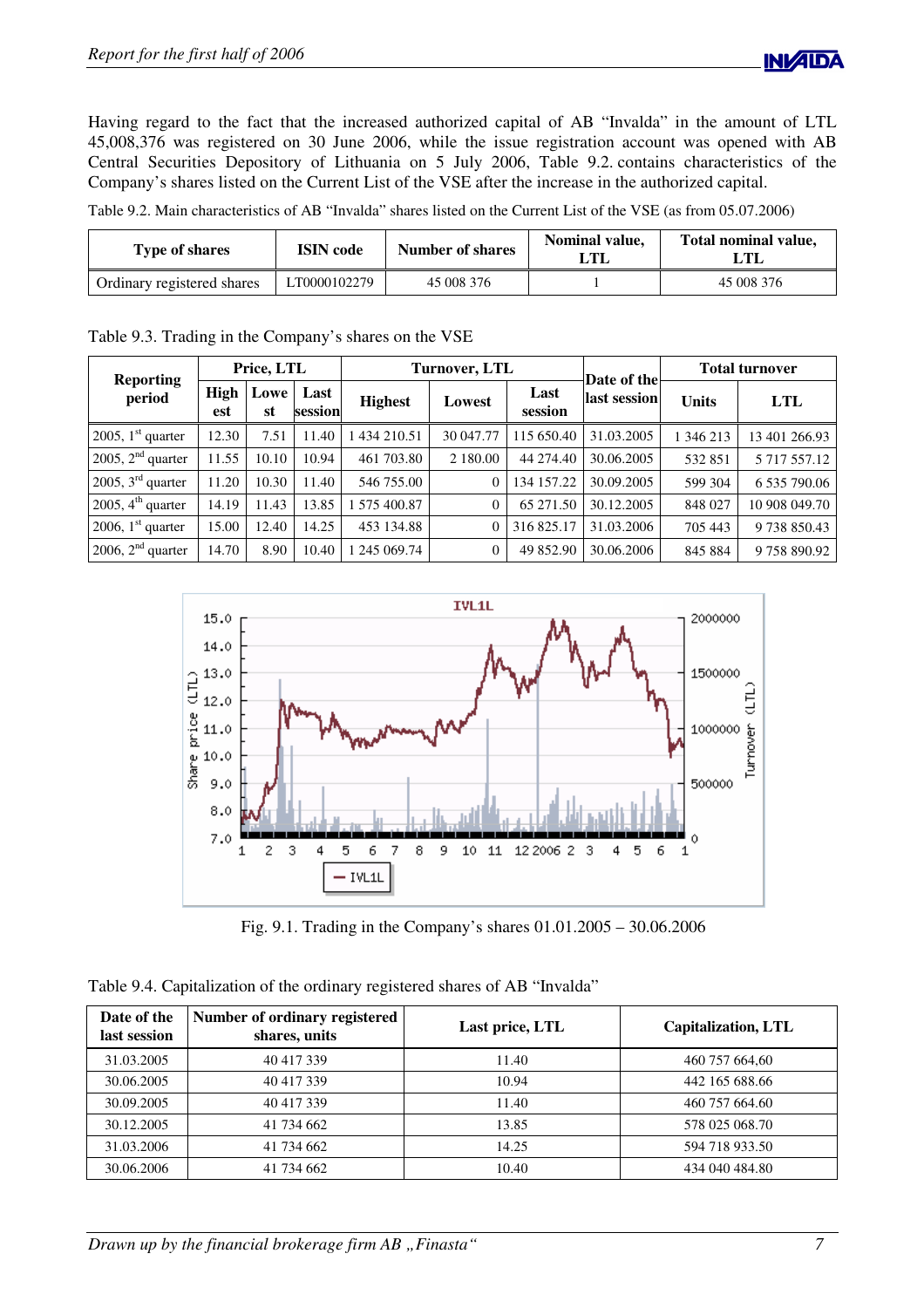

## **10. Agreements with intermediaries of public trading in securities**

AB "Invalda" signed agreements with the financial brokerage firm AB "Finasta" (Konstitucijos Ave. 23, Vilnius) concerning management of securities accounting, drawing up of the reports and payment of dividends to the shareholders (for the financial years 2002–2005), also the agreement conserning securities and cash accounting, custody and lending, placement and executions of orders.

## **11. Members of the managing bodies**

AB "Invalda" is managed through the general shareholders' meeting. It has a single person managing body, the President and a collegial managing body, the Board. The Supervisory Board is not formed.

The Company's General Meeting elects the Board for a term of four years. The Company's Board comprises 4 members.

The Board elects and removes from office the Company's President, sets his/her salary, approves work regulations, offers incentives and imposes penalties.

Members of the Company's Board:

- Alvydas Banys;
- Vytautas Bučas;
- Dailius Juozapas Mišeikis;
- Darius Šulnis.

The Company's President is Mr. Darius Šulnis; Chief Financier is Ms. Zita Vaitkevičienė.

11.1. Position held, names and surnames, data about participation in the issuer's authorized capital

| Table 11.1.1. Information about Members of the Company's Board and the Administration |
|---------------------------------------------------------------------------------------|
|---------------------------------------------------------------------------------------|

| Name, surname                                                                                                                                                                                                                                                                                                                                                                       | Share of the capital/votes held, $%$<br>(30.06.2006 / 05.07.2006) |
|-------------------------------------------------------------------------------------------------------------------------------------------------------------------------------------------------------------------------------------------------------------------------------------------------------------------------------------------------------------------------------------|-------------------------------------------------------------------|
| Alvydas Banys, Chairman of the Board                                                                                                                                                                                                                                                                                                                                                | 12.85 / 11.92                                                     |
| Education: Vilnius Technical University, Faculty of Construction<br>Economics, junior research assistant with the Institute of Economics,<br>Lithuanian Academy of Science                                                                                                                                                                                                          |                                                                   |
| Professional experience: from 1996 President of UAB "Nenuorama"; from<br>1996 Vice-President of AB "Invalda"; from 2006 advisor. From 2000<br>Chairman of the Board of AB "Invalda"                                                                                                                                                                                                 |                                                                   |
| Vytautas Bučas, member of the Board                                                                                                                                                                                                                                                                                                                                                 | 14.09 / 13.07                                                     |
| Education: Vilnius University, Faculty of Economics; July 1991 Wharton<br>Business School, 1994 – 2002 member of the ACCA (Association of<br>Chartered Certified Accountants, UK)                                                                                                                                                                                                   |                                                                   |
| Professional experience: 1992 - 2000 worked for Arthur Andersen (chief<br>auditor, chief manager, manager); 2000 – 2006 worked for AB SEB Vilniaus<br>bankas (member of the Board, Deputy President, Director of the Finance<br>Service, Director of the IT service), from 2006 advisor with AB "Invalda".<br>From 6 April 2006 Director of AB "Invaldos nekilnojamo turto fondas". |                                                                   |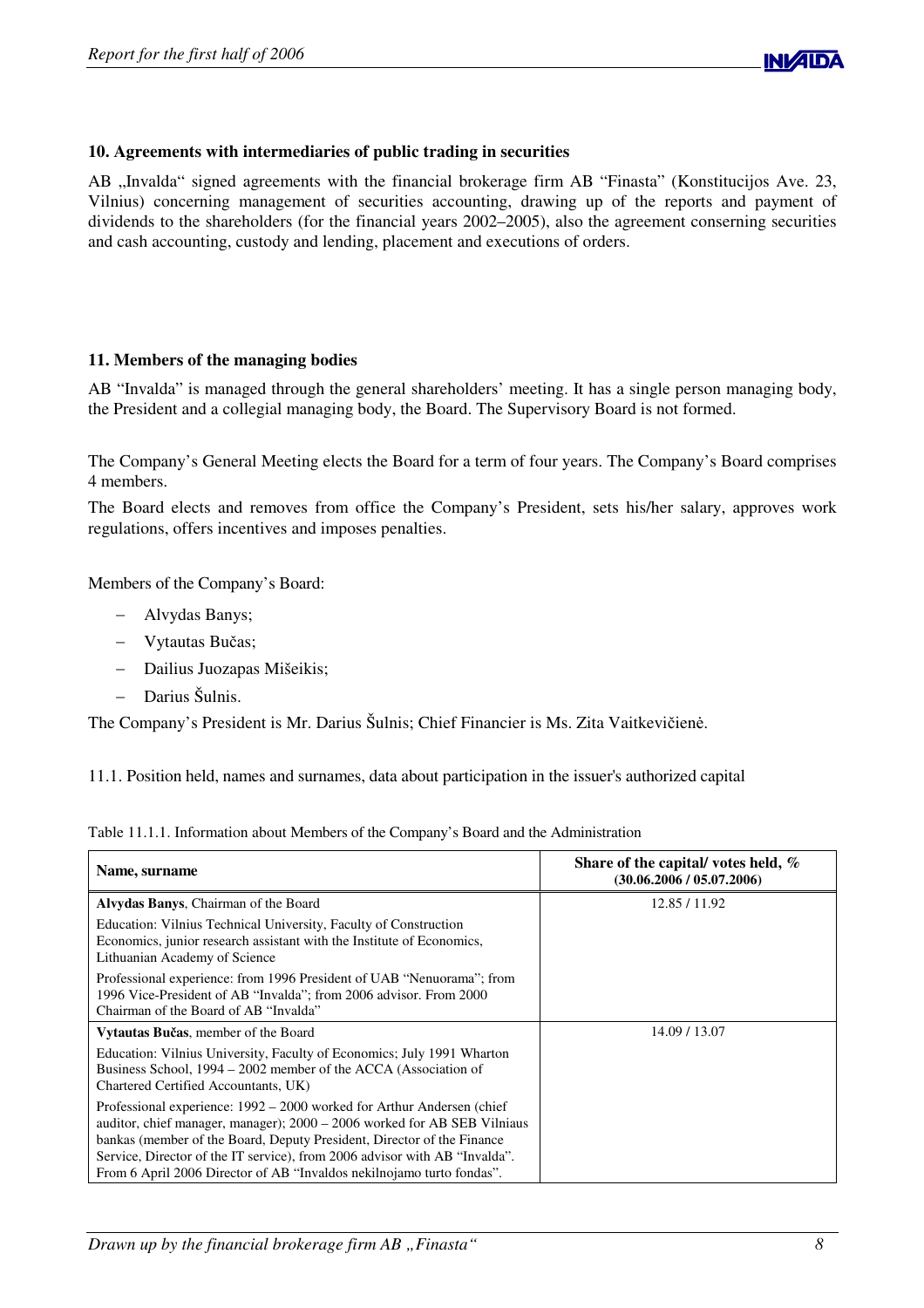

| Dailius Juozapas Mišeikis, member of the Board                                                                                                                                                                                                                                                                                                      | 16.28 / 15.09 |
|-----------------------------------------------------------------------------------------------------------------------------------------------------------------------------------------------------------------------------------------------------------------------------------------------------------------------------------------------------|---------------|
| Education: Vilnius University, Faculty of Economics                                                                                                                                                                                                                                                                                                 |               |
| Professional experience: from 1992 Director of AB "Invalda" real estate;<br>from 1998 its Vice-President; from 2006 advisor                                                                                                                                                                                                                         |               |
| Darius Šulnis, President, member of the Board                                                                                                                                                                                                                                                                                                       | 2.89/8.40     |
| Education: Vilnius University, Faculty of Economics                                                                                                                                                                                                                                                                                                 |               |
| Professional experience: 1994 – 2002 Director of AB FMI "Finasta", 2002–<br>2005 Director of UAB Invalda Real Estate", from 2006 President of AB<br>"Invalda"                                                                                                                                                                                       |               |
| Zita Vaitkevičienė, Chief Financier                                                                                                                                                                                                                                                                                                                 | 0.004 / 0.004 |
| Education – Vilnius University, Faculty of Economics                                                                                                                                                                                                                                                                                                |               |
| Professional experience: from 1994 Chief Financier of AB "Invalda"; from<br>2002 Chief Financier of UAB "PVP"; 1996 – 2004 Chief Financier of AB<br>"Gildeta": 2002 – 2005 Chief Financier of UAB "Ineturas", UAB "Invalda"<br>Real Estate", and UAB "PVP Nida". From 2003 works as Chief Financier of<br>AB "Invaldos nekilnojamojo turto fondas". |               |

11.2. Data about participation in the activities of other companies, enterprises and organizations (name of the company, enterprise, or organization and position held, over 5 percent of capital and votes held in other enterprises %)

Table 11.2.1. Participation of the Company's members of the Board and the Administration in the activities of other companies, enterprises and organizations (30.06.2006)

| Name, surname             | Name of the Company, enterprise, organization;<br>position held                   | Share of the capital and of<br>votes over 5 %, held in other<br>enterprises by the right of<br>ownership |
|---------------------------|-----------------------------------------------------------------------------------|----------------------------------------------------------------------------------------------------------|
| Alvydas Banys             | Chairman of the Board of AB "Invalda"                                             | 12.85 (from $05.07.2006 - 11.92$ )                                                                       |
|                           | Chairman of the Board of AB "Vilniaus baldai"                                     |                                                                                                          |
|                           | President of UAB "Nenuorama"                                                      | 25.4                                                                                                     |
|                           | Chairman of the Board of AB "Klaipėdos konditerija"                               |                                                                                                          |
|                           | Member of the Board of UAB "Invalda Real Estate"                                  | $\overline{\phantom{a}}$                                                                                 |
|                           | Chairman of the Board of AB "Valmeda"                                             |                                                                                                          |
|                           | UAB "PVP" (under liquidation)                                                     | 22.7                                                                                                     |
|                           | Member of the Board of AB "Invaldos nekilnojamojo turto<br>fondas"                |                                                                                                          |
|                           | Member of the Board of<br>UAB "Invalda Construction<br>Management"                |                                                                                                          |
|                           | Member of the Board of AB "Minija"                                                |                                                                                                          |
|                           | Member of the Board of AB "Kauno tiltai"                                          | $\blacksquare$                                                                                           |
|                           | Member of the Board of UAB "Girių bizonas"                                        |                                                                                                          |
|                           | UAB "Gulbinų turizmas"                                                            | 11.1                                                                                                     |
|                           | UAB "Statybų mechanizacija"                                                       | 17.0                                                                                                     |
| Vytautas Bučas            | Member of the Board of AB "Invalda"                                               | 14.09 (from $05.07.2006 - 13.07$ )                                                                       |
|                           | Director and Chairman of the Board of AB "Invaldos<br>nekilnojamojo turto fondas" |                                                                                                          |
|                           | Member of the Board of AB FMI "Finasta"                                           |                                                                                                          |
| Dailius Juozapas Mišeikis | Member of the Board of AB "Invalda"                                               | 16.28 (from $05.07.2006 - 15.09$ )                                                                       |
|                           | Member of the Board of AB FMI "Finasta"                                           |                                                                                                          |
|                           | Member of the Board of UAB "Invalda Construction<br>Management"                   |                                                                                                          |
|                           | Chairman of the Board of UAB "Invalda Real Estate"                                |                                                                                                          |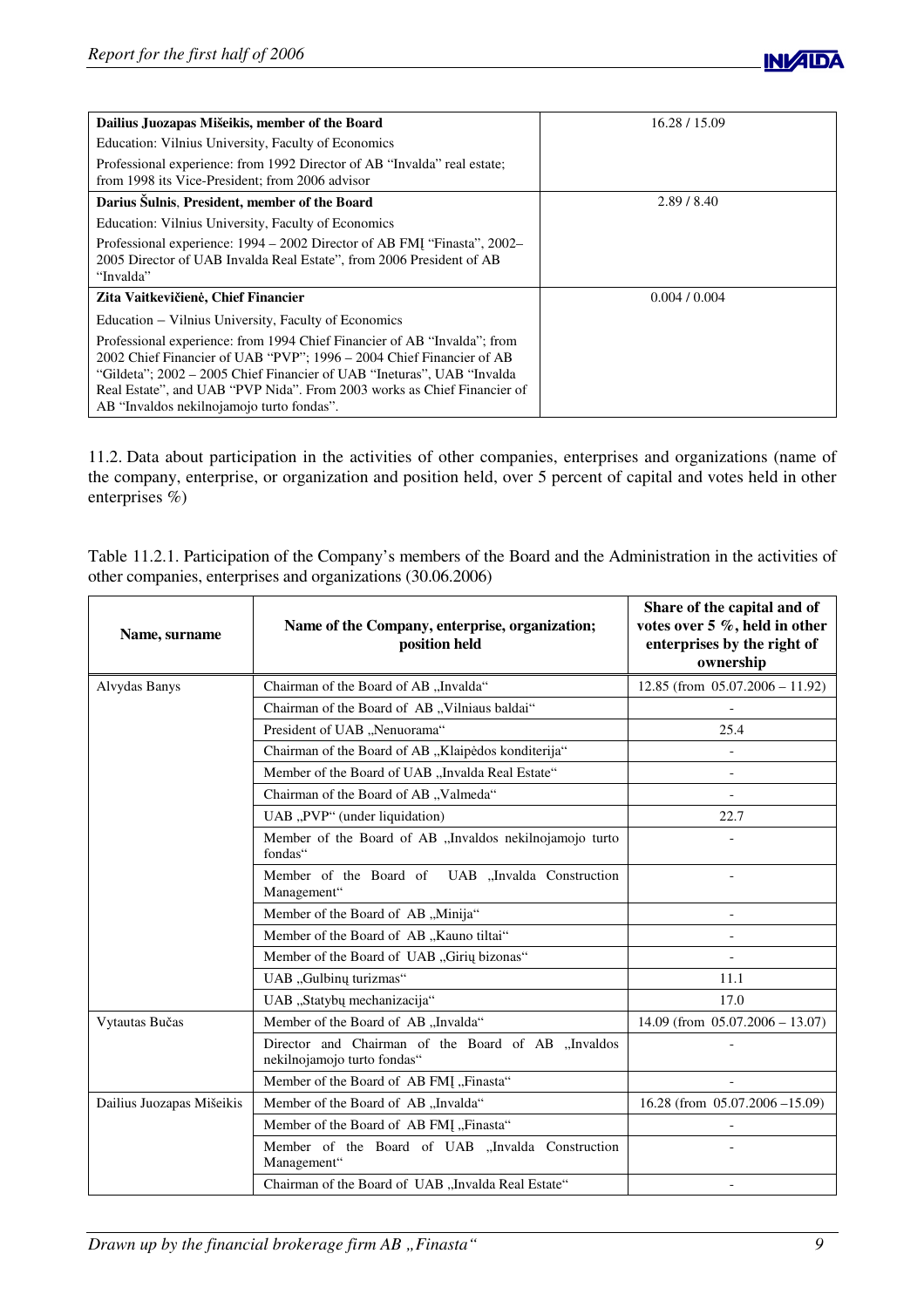

#### Table 11.2.1. continued

| Name, surname             | Name of the Company, enterprise, organization;<br>position held                                   | Share of the capital and of<br>votes over 5 %, held in other<br>enterprises by the right of<br>ownership |
|---------------------------|---------------------------------------------------------------------------------------------------|----------------------------------------------------------------------------------------------------------|
| Dailius Juozapas Mišeikis | Member of the Board of AB "Klaipėdos konditerija"                                                 |                                                                                                          |
|                           | Member of the Board of AB "Valmeda"                                                               |                                                                                                          |
|                           | Member of the Board of AB "Sanitas"                                                               |                                                                                                          |
|                           | Member of the Board of AB "Umega"                                                                 |                                                                                                          |
|                           | UAB "PVP" (under liquidation)                                                                     | 36.7                                                                                                     |
|                           | UAB "Nenuorama"                                                                                   | 33.3                                                                                                     |
|                           | AB "Grigiškės"                                                                                    | 5.11                                                                                                     |
|                           | Member of the Supervisory Board of AB "Vernitas"                                                  | $\blacksquare$                                                                                           |
|                           | Member of the Board of UAB "Hidroprojektas"                                                       | $\overline{a}$                                                                                           |
|                           | Member of the Board of AB "Invaldos nekilnojamojo turto<br>fondas"                                |                                                                                                          |
|                           | Chairman of the Board of UAB "Broner"                                                             | $\overline{a}$                                                                                           |
|                           | Chairman of the Board of UAB "Wemley - Neringa"                                                   | $\overline{\phantom{a}}$                                                                                 |
|                           | Member of the Board of AB "Minija"                                                                | $\overline{\phantom{a}}$                                                                                 |
|                           |                                                                                                   |                                                                                                          |
|                           | Chairman of the Board of UAB "Aikstentis"                                                         |                                                                                                          |
| Darius Šulnis             | President and Member of the Board of AB "Invalda"                                                 | $2.89$ (from $05.07.2006 - 8.40$ )                                                                       |
|                           | Chairman of the Board of AB "Sanitas"                                                             |                                                                                                          |
|                           | Chairman of the Supervisory Board of "Jelfa" (Poland)                                             |                                                                                                          |
|                           | Chairman of the Board of UAB "Invalda Construction<br>Management"                                 |                                                                                                          |
|                           | Chairman of the Board of UAB "Hidroprojektas"                                                     | $\overline{\phantom{a}}$                                                                                 |
|                           | Chairman of the Board of AB FMI "Finasta"                                                         | $\overline{\phantom{a}}$                                                                                 |
|                           | Chairman of the Board of UAB, Finasta investicijų valdymas"                                       | $\overline{\phantom{a}}$                                                                                 |
|                           | Member of the Board of AB "Agrovaldymo grupė"                                                     | $\overline{\phantom{a}}$                                                                                 |
|                           | Member of the Board of UAB "Broner"                                                               | $\overline{a}$                                                                                           |
|                           | Member of the Board of UAB "Wembley-Neringa"                                                      | $\overline{\phantom{a}}$                                                                                 |
|                           | Chairman of the Supervisory Board of SIA "Industrial and<br>logistics centre "Lapegles"" (Latvia) |                                                                                                          |
|                           | Chairman of the Supervisory Board of SIA "DOMMO"<br>(Latvia)                                      |                                                                                                          |
|                           | UAB "PVP" (under liquidation)                                                                     | 36.7                                                                                                     |
|                           | UAB "Golfas"                                                                                      | 31.0                                                                                                     |
| Zita Vaitkevičienė        |                                                                                                   | $\blacksquare$                                                                                           |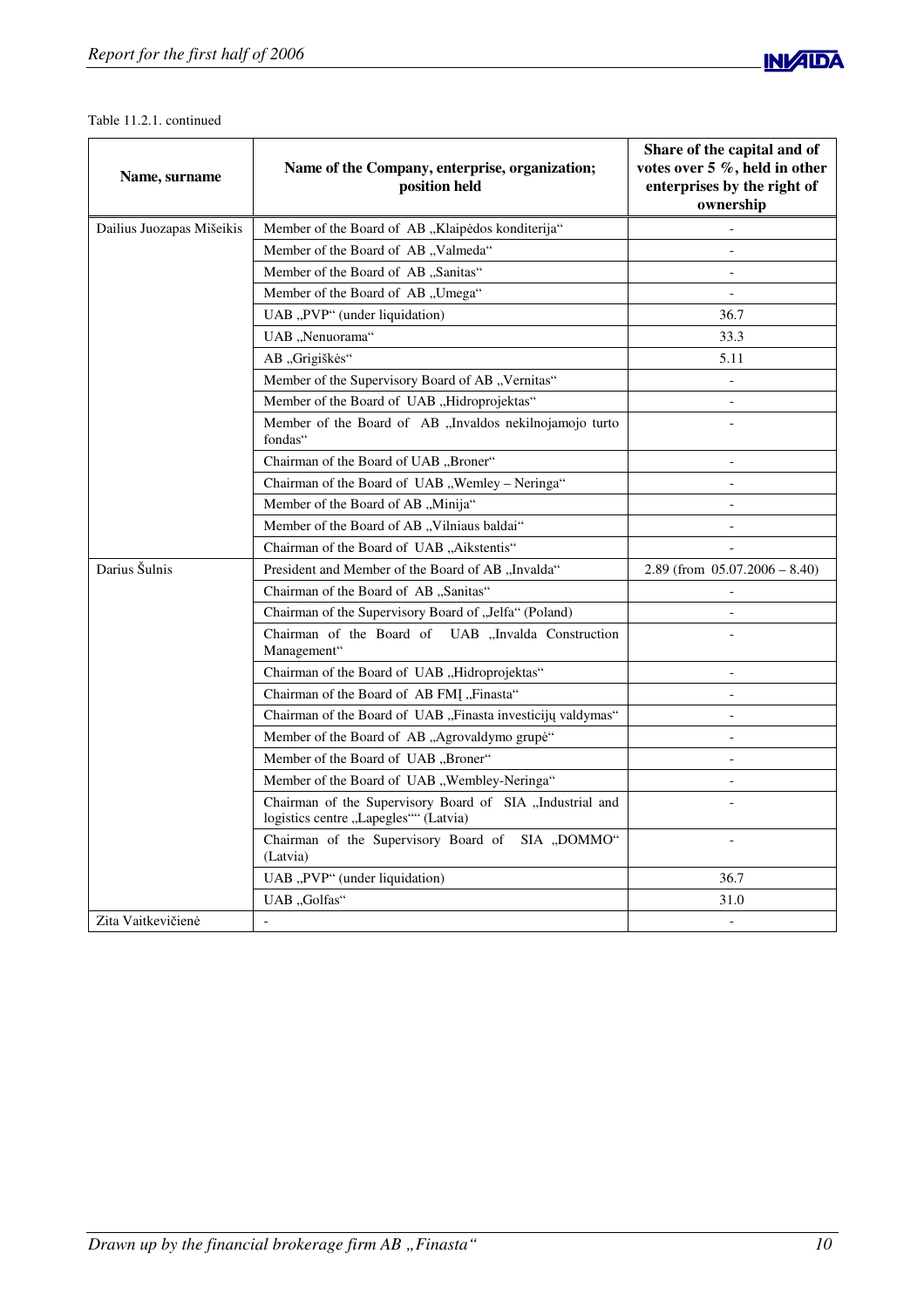# **III. FINANCIAL SITUATION**

# **12. Balance Sheet**

AB ,,Invalda":

|                                                                | 30-06-2006  | 12-31-2005  | 30-06-2005    |
|----------------------------------------------------------------|-------------|-------------|---------------|
|                                                                |             |             |               |
| <b>ASSETS</b><br><b>NON-CURRENT ASSETS</b>                     |             |             |               |
| Buildings and equipment                                        | 565 378     | 323 776     | 306 713       |
|                                                                | 5 5 4 1     | 280         | 520           |
| Intangible assets<br>Investment in subsidiaries and associates | 203 998 052 | 83 376 200  | 44 297 495    |
| Other financial non-assets                                     | 7 3 0 9     | 36 618      | 36 618        |
|                                                                | 204 576 280 | 83 736 874  | 44 641 346    |
| TOTAL NON-CURRENT ASSETS                                       |             |             |               |
| <b>CURRENT ASSETS</b>                                          |             |             |               |
| Inventories, prepayments and contracts in progress             | 14 3 16     | 48 4 28     | 50 629        |
| Short-term loans granted                                       | 66 645 784  | 29 754 674  | 20 473 191    |
| Trade receivables                                              | 478         | 573 945     | 762 631       |
| Other receivables                                              | 1 948 209   | 383 410     | 770 648       |
| Other current assets and investments                           | 1 804 744   | 2 566 699   | 2 628 734     |
| Cash and cash equivalents                                      | 87 628      | 4 3 2 6     | 205 494       |
| <b>TOTAL CURRENT ASSETS</b>                                    | 70 501 159  | 33 331 482  | 24 891327     |
| <b>TOTAL ASSETS</b>                                            | 275 077 439 | 117 068 356 | 69 532 673    |
|                                                                |             |             |               |
| <b>EQUITY AND LIABILITIES</b>                                  |             |             |               |
| <b>CAPITAL AND RESERVES</b>                                    |             |             |               |
| Share capital                                                  | 45 008 376  | 41 734 662  | 40 417 339    |
| Share premiums                                                 | 50 587 622  | 19 814 710  | 542 669       |
| Legal reserve                                                  | 3 067 815   | 2 586 815   | 2586815       |
| Other reserves                                                 |             | 771 218     |               |
| Retained earnings                                              | 35 699 561  | 19 244 796  | 20 716 992    |
| TOTAL CAPITAL AND RESERVES                                     | 134 363 374 | 84 152 201  | 64 642 640    |
| <b>NON-CURRENT LIABILITIES</b>                                 |             |             |               |
| Interest bearing loans and borrowings                          | 12 251 070  |             |               |
| Deferred tax                                                   |             |             |               |
| <b>TOTAL NON-CURRENT LIABILITIES</b>                           | 12 251 070  |             |               |
|                                                                |             |             |               |
| <b>CURRENT LIABILITIES</b>                                     |             |             |               |
| Interest bearing loans and borrowings                          | 120 928 212 | 31 850 000  |               |
| Trade creditors                                                | 146 157     | 62 129      | 58 391        |
| Other creditors                                                | 7 388 626   | 1 004 026   | 4 8 3 1 6 4 2 |
| <b>TOTAL CURRENT LIABILITIES</b>                               | 128 462 995 | 32 916 155  | 4 890 033     |
| <b>TOTAL LIABILITIES</b>                                       | 140 714 065 | 32 916 155  | 4 890 033     |
|                                                                |             |             |               |
| <b>TOTAL EQUITY AND LIABILITIES</b>                            | 275 077 439 | 117 068 356 | 69 532 673    |



Litas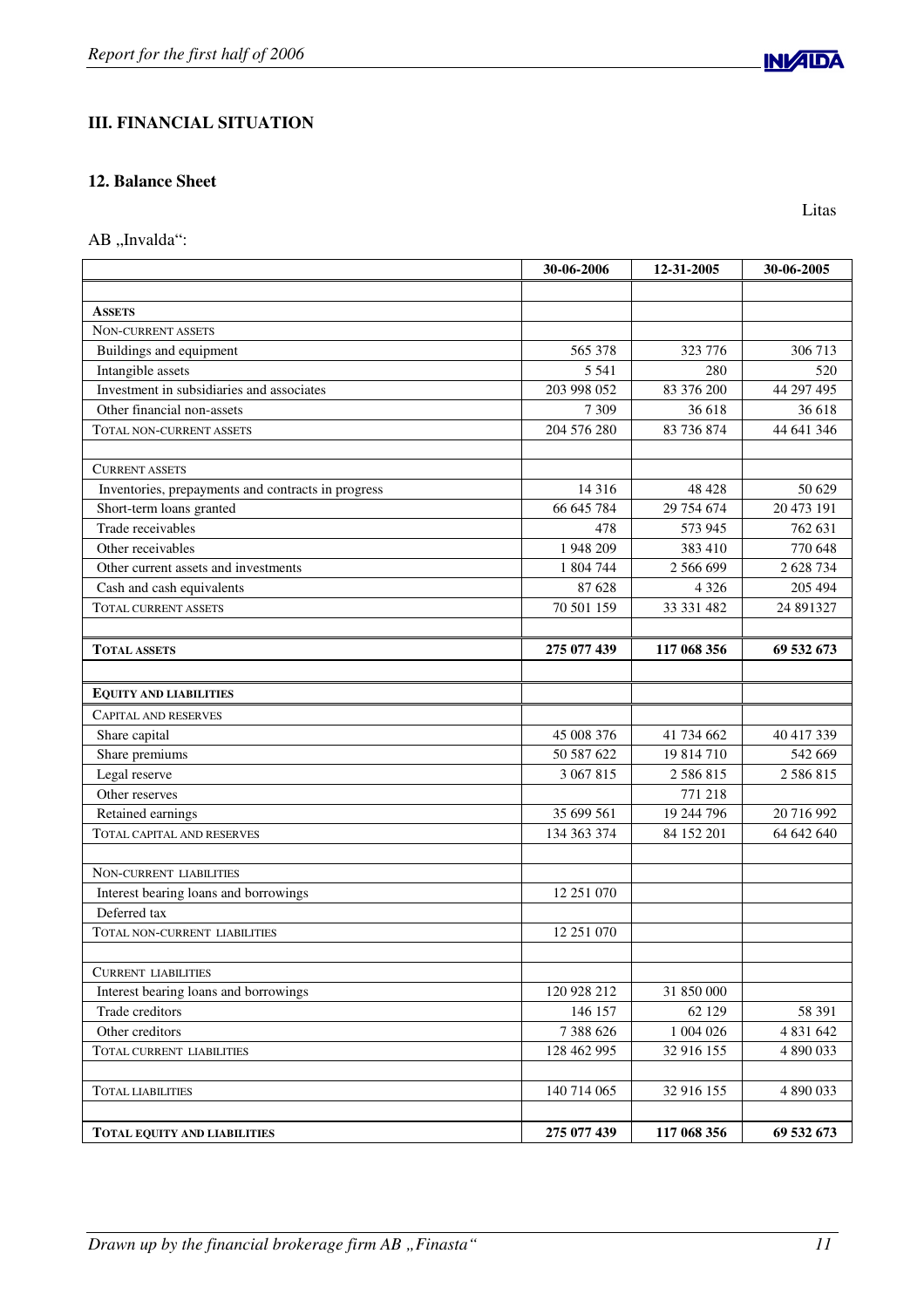

Consolidated:

|                                                           | 30-06-2006    | 31-12-2005  |
|-----------------------------------------------------------|---------------|-------------|
| <b>ASSETS</b>                                             |               |             |
| NON-CURRENT ASSETS                                        |               |             |
| Tangible assets                                           | 333 926 126   | 149 296 827 |
| Intangible assets                                         | 348 894 268   | 31 984 300  |
| Investment property                                       | 443 296 224   | 285 833 227 |
| Hotels                                                    | 50 507 556    | 50 720 000  |
| Investments in associates                                 | 52 651 919    | 74 324 272  |
| Other non-current investments                             | 19 433 449    | 40 997 814  |
| Non-current receivables                                   | 6 0 59 9 75   | 905 512     |
| Deferred tax assets                                       | 7 247 807     | 10 399 699  |
| <b>TOTAL NON-CURRENT ASSETS</b>                           | 1 262 017 324 | 644 461 651 |
|                                                           |               |             |
| <b>CURRENT ASSETS</b>                                     |               |             |
| Inventories                                               | 90 289 445    | 32 091 567  |
| Assets held for sale                                      | 17 076 248    | 7842433     |
| Other current investments                                 | 36 148 535    | 32 277 776  |
| Income tax prepaid                                        |               | 1 949 677   |
| Trade and other receivables                               | 250 515 969   | 93 025 937  |
| Cash and cash equivalents                                 | 18 701 475    | 32 749 046  |
| <b>TOTAL CURRENT ASSETS</b>                               | 412 731 672   | 199 936 436 |
|                                                           |               |             |
| <b>TOTAL ASSETS</b>                                       | 1674748996    | 844 398 087 |
|                                                           |               |             |
| <b>EQUITY AND LIABILITIES</b>                             |               |             |
| <b>EQUITY</b>                                             |               |             |
| Share capital                                             | 45 008 376    | 41 734 662  |
| Share premium                                             | 50 587 622    | 19 446 244  |
| Reserves                                                  | 51 379 195    | 45 528 028  |
| Retained earnings                                         | 177 089 083   | 147 971 867 |
| TOTAL EQUITY ATTRIBUTABLE TO EQUITY HOLDERS OF THE PARENT | 324 064 276   | 254 680 801 |
| <b>MINORITY INTEREST</b>                                  | 262 491 982   | 117 568 990 |
| <b>TOTAL EQUITY</b>                                       | 586 556 258   | 372 249 791 |
|                                                           |               |             |
| NON-CURRENT LIABILITIES                                   |               |             |
| Interest bearing loans and borrowings                     | 631 769 348   | 189 061 755 |
| Long-term advances received                               | 12 199 566    | 1 498 647   |
| Deferred grant income                                     | 4 0 3 6 6 3 1 | 1 415 424   |
| Deferred tax liability                                    | 4 092 367     | 4 0 78 9 24 |
| TOTAL NON-CURRENT LIABILITIES                             | 652 097 912   | 196 054 750 |
|                                                           |               |             |
| <b>CURRENT LIABILITIES</b>                                |               |             |
| Interest bearing loans and borrowings                     | 243 626 333   | 149 280 208 |
| Trade payables                                            | 77 499 894    | 49 653 002  |
| Advances received                                         | 8 3 1 2 1 3 7 | 4 437 754   |
| Income tax payable                                        | 13 024 810    | 9787938     |
| Other payables                                            | 93 631 652    | 62 934 644  |
| TOTAL CURRENT LIABILITIES                                 | 436 094 826   | 276 093 546 |
|                                                           |               |             |
| <b>TOTAL LIABILITIES</b>                                  | 1 088 192 738 | 472 148 296 |
|                                                           |               |             |
| TOTAL EQUITY AND LIABILITIES                              | 1674748996    | 844 398 087 |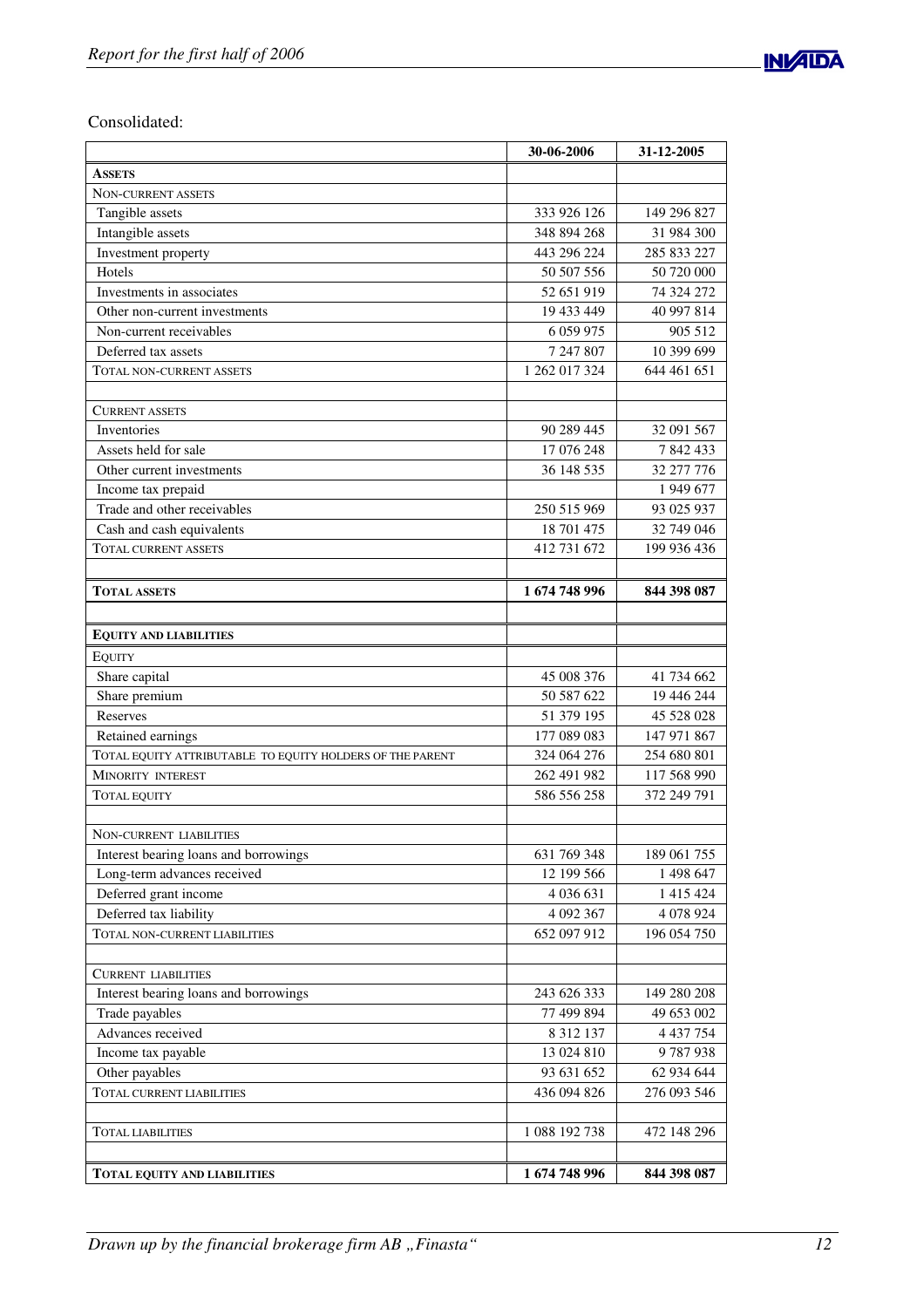# **13. Profit and loss account**

AB "Invalda":

| 30-06-2006 | 30-06-2005    |
|------------|---------------|
|            |               |
| 15 479 222 | 38 298        |
| 14 971 573 | 16 119        |
|            |               |
| 507 649    | 22 179        |
| 174 847    |               |
| 979843     | 447 720       |
| 22 9 25    | $\Omega$      |
|            |               |
| (624116)   | (425 541)     |
| 17 459 268 | 9 9 7 6 7 9 0 |
|            |               |
| 16 835 152 | 9 5 5 1 2 4 9 |
|            |               |
|            |               |
| 16 835 152 | 9 5 5 1 2 4 9 |
|            |               |

## Consolidated:

| 218 622 337<br><b>REVENUE</b><br>173 350 411<br><b>COST OF SALES</b><br>45 271 926<br><b>GROSS PROFIT</b><br>12 284 691<br>Distribution expenses<br>Administrative expenses<br>32 437 932<br>Other operating income<br>13 220 490<br>Other operating expenses<br>3 217 662<br>10 552 131<br><b>OPERATING PROFIT BEFORE FINANCING ACTIVITIES</b><br>Financial income<br>3 136 176<br>15 068 133<br>Financial expenses<br>Result of change in the value of investment assets<br>24 617 489<br>NET FINANCING INCOME<br>12 685 532<br>Gain<br>14789<br>151 644<br>Loss<br>Share of profit of associates<br>3 651 863<br>26 752 671<br>PROFIT BEFORE TAX<br>6 077 001<br>Income tax expense<br>20 675 670<br>PROFIT FOR THE YEAR<br>11 455 724<br>PROFIT ATTRIBUTABLE TO EQUITY HOLDERS OF THE PARENT<br>9 219 948<br>Minority interest<br>20 675 670<br>PROFIT FOR THE YEAR | 30-06-2006 |
|-------------------------------------------------------------------------------------------------------------------------------------------------------------------------------------------------------------------------------------------------------------------------------------------------------------------------------------------------------------------------------------------------------------------------------------------------------------------------------------------------------------------------------------------------------------------------------------------------------------------------------------------------------------------------------------------------------------------------------------------------------------------------------------------------------------------------------------------------------------------------|------------|
|                                                                                                                                                                                                                                                                                                                                                                                                                                                                                                                                                                                                                                                                                                                                                                                                                                                                         |            |
|                                                                                                                                                                                                                                                                                                                                                                                                                                                                                                                                                                                                                                                                                                                                                                                                                                                                         |            |
|                                                                                                                                                                                                                                                                                                                                                                                                                                                                                                                                                                                                                                                                                                                                                                                                                                                                         |            |
|                                                                                                                                                                                                                                                                                                                                                                                                                                                                                                                                                                                                                                                                                                                                                                                                                                                                         |            |
|                                                                                                                                                                                                                                                                                                                                                                                                                                                                                                                                                                                                                                                                                                                                                                                                                                                                         |            |
|                                                                                                                                                                                                                                                                                                                                                                                                                                                                                                                                                                                                                                                                                                                                                                                                                                                                         |            |
|                                                                                                                                                                                                                                                                                                                                                                                                                                                                                                                                                                                                                                                                                                                                                                                                                                                                         |            |
|                                                                                                                                                                                                                                                                                                                                                                                                                                                                                                                                                                                                                                                                                                                                                                                                                                                                         |            |
|                                                                                                                                                                                                                                                                                                                                                                                                                                                                                                                                                                                                                                                                                                                                                                                                                                                                         |            |
|                                                                                                                                                                                                                                                                                                                                                                                                                                                                                                                                                                                                                                                                                                                                                                                                                                                                         |            |
|                                                                                                                                                                                                                                                                                                                                                                                                                                                                                                                                                                                                                                                                                                                                                                                                                                                                         |            |
|                                                                                                                                                                                                                                                                                                                                                                                                                                                                                                                                                                                                                                                                                                                                                                                                                                                                         |            |
|                                                                                                                                                                                                                                                                                                                                                                                                                                                                                                                                                                                                                                                                                                                                                                                                                                                                         |            |
|                                                                                                                                                                                                                                                                                                                                                                                                                                                                                                                                                                                                                                                                                                                                                                                                                                                                         |            |
|                                                                                                                                                                                                                                                                                                                                                                                                                                                                                                                                                                                                                                                                                                                                                                                                                                                                         |            |
|                                                                                                                                                                                                                                                                                                                                                                                                                                                                                                                                                                                                                                                                                                                                                                                                                                                                         |            |
|                                                                                                                                                                                                                                                                                                                                                                                                                                                                                                                                                                                                                                                                                                                                                                                                                                                                         |            |
|                                                                                                                                                                                                                                                                                                                                                                                                                                                                                                                                                                                                                                                                                                                                                                                                                                                                         |            |
|                                                                                                                                                                                                                                                                                                                                                                                                                                                                                                                                                                                                                                                                                                                                                                                                                                                                         |            |
|                                                                                                                                                                                                                                                                                                                                                                                                                                                                                                                                                                                                                                                                                                                                                                                                                                                                         |            |
|                                                                                                                                                                                                                                                                                                                                                                                                                                                                                                                                                                                                                                                                                                                                                                                                                                                                         |            |
|                                                                                                                                                                                                                                                                                                                                                                                                                                                                                                                                                                                                                                                                                                                                                                                                                                                                         |            |
|                                                                                                                                                                                                                                                                                                                                                                                                                                                                                                                                                                                                                                                                                                                                                                                                                                                                         |            |
|                                                                                                                                                                                                                                                                                                                                                                                                                                                                                                                                                                                                                                                                                                                                                                                                                                                                         |            |
|                                                                                                                                                                                                                                                                                                                                                                                                                                                                                                                                                                                                                                                                                                                                                                                                                                                                         |            |
|                                                                                                                                                                                                                                                                                                                                                                                                                                                                                                                                                                                                                                                                                                                                                                                                                                                                         |            |
|                                                                                                                                                                                                                                                                                                                                                                                                                                                                                                                                                                                                                                                                                                                                                                                                                                                                         |            |
|                                                                                                                                                                                                                                                                                                                                                                                                                                                                                                                                                                                                                                                                                                                                                                                                                                                                         |            |
|                                                                                                                                                                                                                                                                                                                                                                                                                                                                                                                                                                                                                                                                                                                                                                                                                                                                         |            |

*Drawn up by the financial brokerage firm AB "Finasta" 13* 



Litas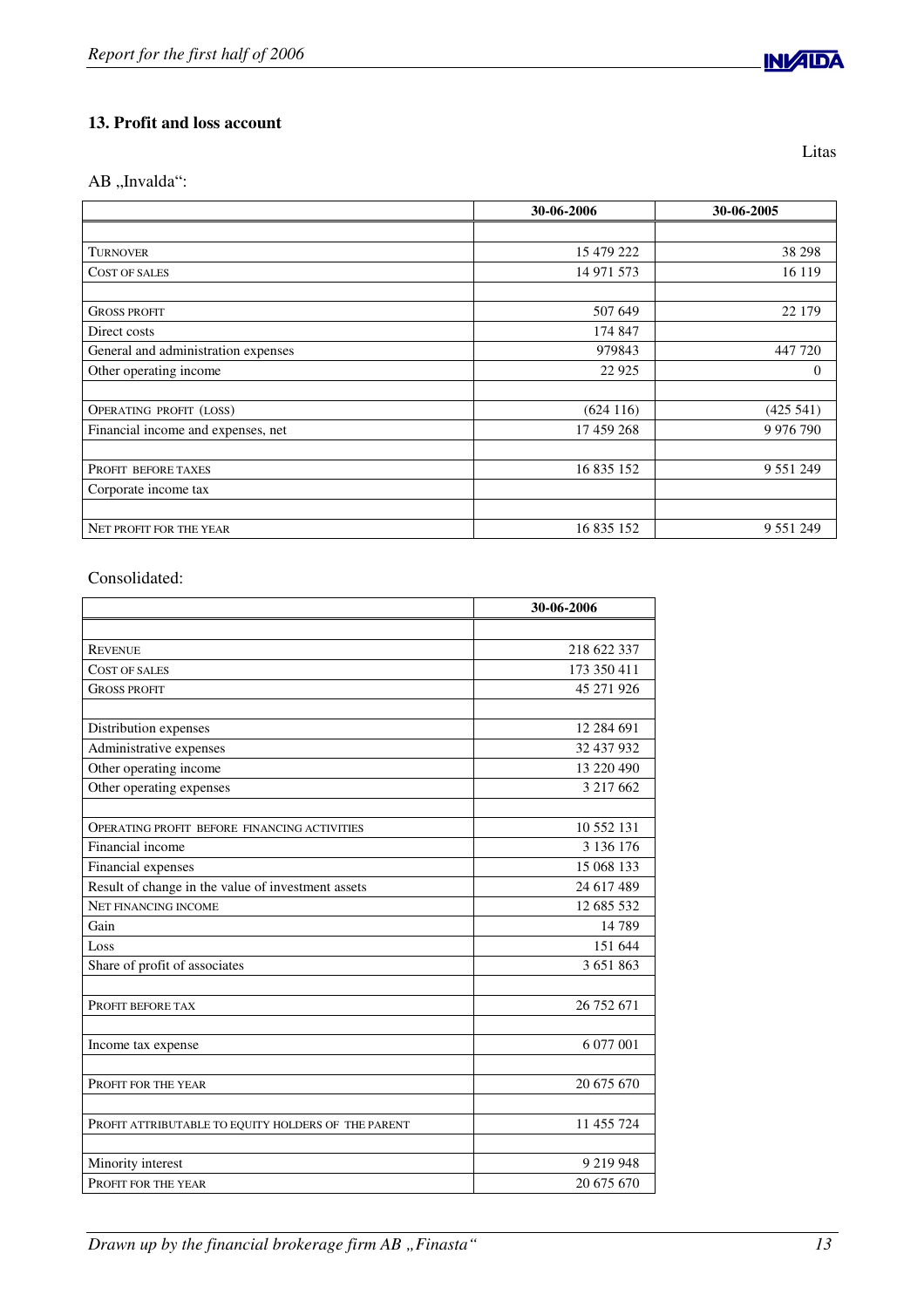# **13** (1) **. Statement of Changes in Equity**

AB "Invalda":

|                                                                 | <b>SHARE</b><br><b>CAPITAL</b> | <b>SHARE</b><br><b>PREMIUM</b><br><b>ACCOUNT</b> | <b>LEGAL</b><br><b>RESERVE</b> | <b>CHANGES IN</b><br><b>FAIR VALUE</b><br><b>RESERVE</b> | <b>RETAINED</b><br><b>EARNINGS</b> | <b>TOTAL</b>  |
|-----------------------------------------------------------------|--------------------------------|--------------------------------------------------|--------------------------------|----------------------------------------------------------|------------------------------------|---------------|
|                                                                 |                                |                                                  |                                |                                                          |                                    |               |
| <b>CAPITAL AND</b><br><b>RESEREVES</b>                          |                                |                                                  |                                |                                                          |                                    |               |
| <b>1 JANUARY 2005</b>                                           | 40,417,339                     | 4,402,031                                        | 1,605,265                      | 370,105                                                  | 16,668,994                         | 63,463,734    |
| I increase /<br>decrease in the<br>authorised capital           | 1,317,323                      | 15,412,679                                       |                                |                                                          |                                    | 16,730,002    |
| Formed reserve                                                  |                                |                                                  |                                | 401,113                                                  |                                    | 4,001,113     |
| Appropriated to<br>legal reserve                                |                                |                                                  | 981,550                        |                                                          | (981, 550)                         |               |
| Dividend                                                        |                                |                                                  |                                |                                                          | (6,062,601)                        | (6,062,601)   |
| Net profit 2005                                                 |                                |                                                  |                                |                                                          | 9,619,953                          | 9,619,953     |
|                                                                 |                                |                                                  |                                |                                                          |                                    |               |
| <b>BALANCE AT THE</b><br><b>END OF THE</b><br><b>PREVIOUS</b>   |                                |                                                  |                                |                                                          |                                    |               |
| <b>FINANCIAL YEAR</b>                                           | 41,734,662                     | 19,814,710                                       | 2,586,815                      | 771,218                                                  | 19,244,796                         | 84,152,201    |
| Profit unrecognised<br>in the Income<br>Statement               |                                |                                                  |                                |                                                          | 8,447,545                          | 8,447,545     |
| Net profit in 2006                                              |                                |                                                  |                                |                                                          | 16,835,152                         | 16,835,152    |
|                                                                 |                                |                                                  |                                |                                                          |                                    |               |
| Dividend                                                        |                                |                                                  |                                |                                                          | (8,346,932)                        | (8,346,932)   |
| Appropriation to<br>legal reserve                               |                                |                                                  | 481,000                        |                                                          | (481,000)                          |               |
| Used reserve                                                    |                                |                                                  |                                | (771, 218)                                               |                                    | (771, 218)    |
| Increase in the<br>authorised capital                           | 3,273,714                      | 30,772,912                                       |                                |                                                          |                                    | 34,046,626    |
| <b>CAPITAL AND</b><br><b>REZERVES ON 30</b><br><b>JUNE 2006</b> | 45,008,376                     | 50,587,622                                       | 3,067,815                      |                                                          | 35,699,561                         | 134, 363, 374 |

**INVAIDA** 

Litas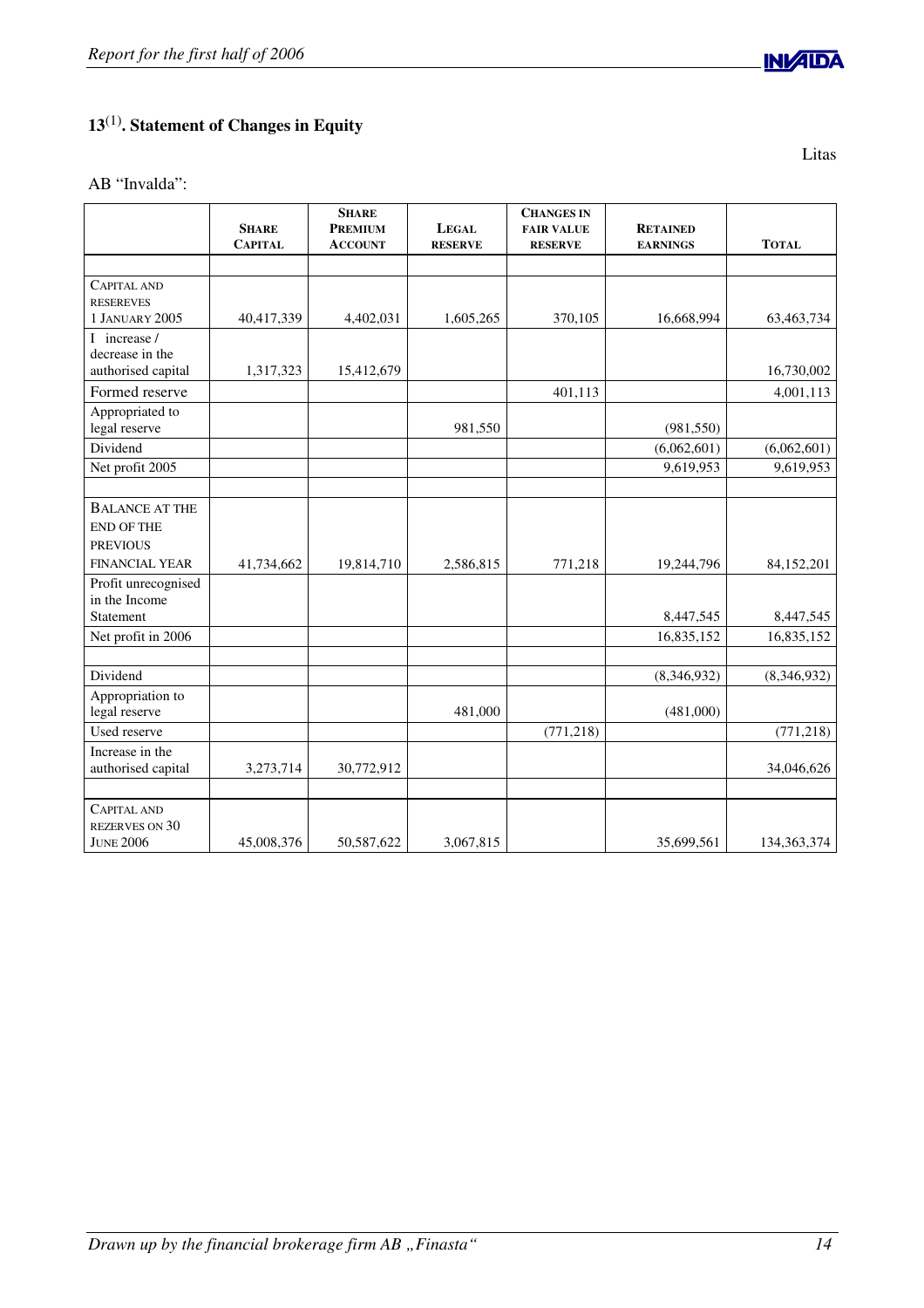

# Consolidated:

|                                                                         | <b>SHARE</b><br><b>CAPITAL</b> | <b>SHARE</b><br><b>PREMIUM</b><br><b>ACCOUNT</b>      | <b>LEGAL</b><br><b>RESERVE</b><br><b>REZERVAS</b> | <b>CHANGE</b><br><b>IN FAIR</b><br><b>VALUE</b><br><b>RESERVE</b> | <b>OTHER</b><br><b>RESERVES</b> | <b>CURRENCY</b><br><b>EXCHANGE</b><br><b>RESERVE</b> | <b>RETAINED</b><br><b>EARNINGS</b> | <b>TOTAL</b>           | <b>MINORITY</b><br><b>SHARE</b> | <b>TOTAL</b><br><b>EQUITY</b> |
|-------------------------------------------------------------------------|--------------------------------|-------------------------------------------------------|---------------------------------------------------|-------------------------------------------------------------------|---------------------------------|------------------------------------------------------|------------------------------------|------------------------|---------------------------------|-------------------------------|
|                                                                         |                                |                                                       |                                                   |                                                                   |                                 |                                                      |                                    |                        |                                 |                               |
| <b>CAPITAL AND</b><br><b>RESEREVES</b>                                  |                                |                                                       |                                                   |                                                                   |                                 |                                                      |                                    |                        |                                 |                               |
| 1 JANUARY 2005                                                          | 40,417,339                     | 4,033,565                                             | 3,020,471                                         | 13,884,666                                                        | 1,193,970                       | (3,886)                                              | 39 063 5594                        | 101,609,684            | 33,517,603                      | 135, 127, 287                 |
| New share issue                                                         | 1,317,323                      | 15,412,679                                            |                                                   |                                                                   |                                 |                                                      |                                    | 16,730,002             |                                 | 16,730,002                    |
| Minority share of<br>subsidiaries                                       |                                |                                                       |                                                   |                                                                   |                                 |                                                      |                                    |                        | 15,843,296                      | 15,843,296                    |
| in<br>Change<br>currency exchange<br>reserve                            |                                |                                                       |                                                   | 79,806                                                            |                                 | 610,132                                              |                                    | 689,938                | (236,000)                       | 453,938                       |
| Dividend for<br>2004                                                    |                                |                                                       |                                                   |                                                                   |                                 |                                                      | (6,062,601)                        | (6,062,601)            |                                 | (6,062,601)                   |
| Total recognised<br>income and<br>expenses 2005                         |                                |                                                       |                                                   |                                                                   |                                 |                                                      | 20,325,664                         | 20,325,664             | 18,796,295                      | 39,121,959                    |
|                                                                         |                                |                                                       |                                                   |                                                                   |                                 |                                                      |                                    |                        |                                 |                               |
| <b>CAPITAL AND</b><br><b>RESEREVES</b><br>31 DECEMBER<br>2005           | 41,734,662                     | 19,446,244                                            | 3,020,471                                         | 13,964,472                                                        | 1,193,970                       | 606,246                                              | 53,326,622                         | 133,292,687            | 67,921,194                      | 201,213,881                   |
| Adjustment of                                                           |                                |                                                       |                                                   |                                                                   |                                 |                                                      |                                    |                        |                                 |                               |
| items                                                                   |                                |                                                       |                                                   |                                                                   | 3,274,184                       |                                                      | (7,859,600)                        |                        |                                 |                               |
| Influence of the<br>change in<br>accounting policy                      |                                |                                                       |                                                   | 18,883,268                                                        | 4,585,416                       |                                                      | 102,504,845                        | 121, 197, 096          | 49,647,796                      | 170,844,892                   |
|                                                                         |                                |                                                       |                                                   |                                                                   |                                 |                                                      |                                    |                        |                                 |                               |
| <b>BALANCE AFTER</b><br>RE-<br><b>EVALUATION</b><br>31 DECEMBER<br>2005 | 41,734,662                     | 19,446,244                                            | 7,605,887                                         | 32,847,740                                                        | 4,468,154                       | 606,246                                              | 147,971,867                        | 254,680,800            | 117,568,990                     | 372,249,790                   |
|                                                                         |                                |                                                       |                                                   |                                                                   |                                 |                                                      |                                    |                        |                                 |                               |
| Net profit (loss)<br>of the reporting<br>period                         |                                |                                                       |                                                   |                                                                   |                                 |                                                      | 20,675,670                         | 20,675,670             |                                 | 20,675,670                    |
| Profit (loss)<br>unrecognised in<br>the Income<br>Statement             |                                |                                                       |                                                   |                                                                   |                                 |                                                      | 8,441,546                          | 8,441,546              |                                 | 8,441,546                     |
| Appropriation to                                                        |                                |                                                       |                                                   |                                                                   |                                 |                                                      |                                    |                        |                                 |                               |
| legal reserve<br>Formed reserves                                        |                                | 368,466                                               | 3,985,816                                         | 662,598                                                           | (903, 895)                      | 2,106,649                                            |                                    | 3,985,816<br>2,233,818 |                                 | 3,985,816<br>2,233,818        |
| Minority share of                                                       |                                |                                                       |                                                   |                                                                   |                                 |                                                      |                                    |                        |                                 |                               |
| subsidiaries<br>New share issue                                         | 3,273,714                      | 30,772,912                                            |                                                   |                                                                   |                                 |                                                      |                                    | 34,046,626             | 144,922,992                     | 144,922,992<br>34,046,626     |
|                                                                         |                                |                                                       |                                                   |                                                                   |                                 |                                                      |                                    |                        |                                 |                               |
| <b>CAPITAL AND</b><br><b>RESEREVES</b>                                  |                                |                                                       |                                                   |                                                                   |                                 |                                                      |                                    |                        |                                 |                               |
| 30 JUNE 2006                                                            |                                | 45,008,766 50,587,622 11,591,703 33,510,338 3,564,259 |                                                   |                                                                   |                                 |                                                      | 2,712,895 177,089,083 324,064,276  |                        | 262,491,982                     | 586,556,258                   |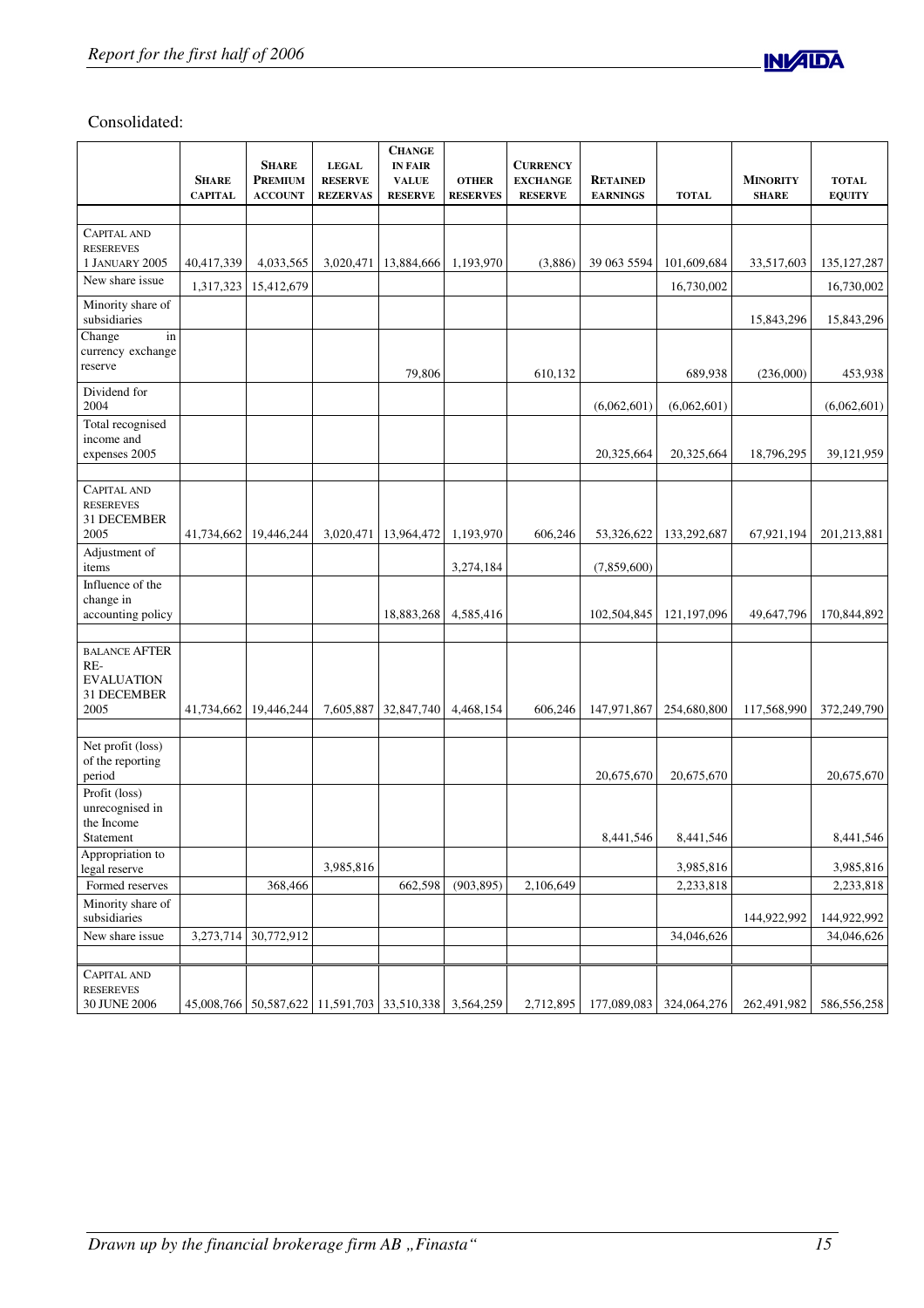# **13** (2) **. Cash flow statement**

AB ,,Invalda":

|                                                                                                                                            | 30-06-2006       |
|--------------------------------------------------------------------------------------------------------------------------------------------|------------------|
|                                                                                                                                            |                  |
| Net result                                                                                                                                 | 16 835 152       |
| Adjustments:                                                                                                                               |                  |
| Depreciation and amortization                                                                                                              | 54 612           |
| Disposal of fixed assets                                                                                                                   | (86693)          |
|                                                                                                                                            |                  |
| Net cash inflow from ordinary activities before any change in<br>working capital                                                           | 16 803 071       |
| Change in trade and other receivables                                                                                                      | (957 220)        |
| Change in loans granted                                                                                                                    | (36891110)       |
| Change in trade creditors and other creditors                                                                                              | 6468628          |
|                                                                                                                                            |                  |
| Net cash inflow from ordinary activities                                                                                                   | (14576631)       |
| Net interest received / paid                                                                                                               | (832 737)        |
| Profit tax paid / received                                                                                                                 |                  |
|                                                                                                                                            |                  |
| NET CASH INFLOW FROM COMPANY'S ACTIVITIES                                                                                                  | $(15\,409\,368)$ |
|                                                                                                                                            |                  |
| Acquisition of non-current tangible assets                                                                                                 | (254725)         |
| Sale of investments                                                                                                                        | 69 916 312       |
| Acquisition of investments                                                                                                                 | (189937623)      |
| Dividends received                                                                                                                         | 18 30 15 03      |
|                                                                                                                                            |                  |
| NET CASH FLOW FROM INVESTING ACTIVITIES                                                                                                    | (101974553)      |
|                                                                                                                                            |                  |
| Issue of shares                                                                                                                            | 34 046 626       |
| Loans received/paid                                                                                                                        | 91 767 509       |
| Dividends paid out                                                                                                                         | (8346932)        |
|                                                                                                                                            |                  |
| NET CASH INFLOW/(OUTFLOW) FROM FINANCING, NET                                                                                              | 117 467 203      |
|                                                                                                                                            |                  |
| <b>NET</b><br><b>CASH</b><br>INFLOW/OUTFLOW<br>ACTIVITIES,<br><b>FROM</b><br><b>OPERATING</b><br><b>INVESTING ACTIVITIES AND FINANCING</b> | 83 302           |
| Cash and cash equivalents at 1 <sup>st</sup> January                                                                                       | 4 3 2 6          |
|                                                                                                                                            |                  |
| CASH AND CASH EQUIVALENTS AT 30 JUNE                                                                                                       | 87 628           |

Litas

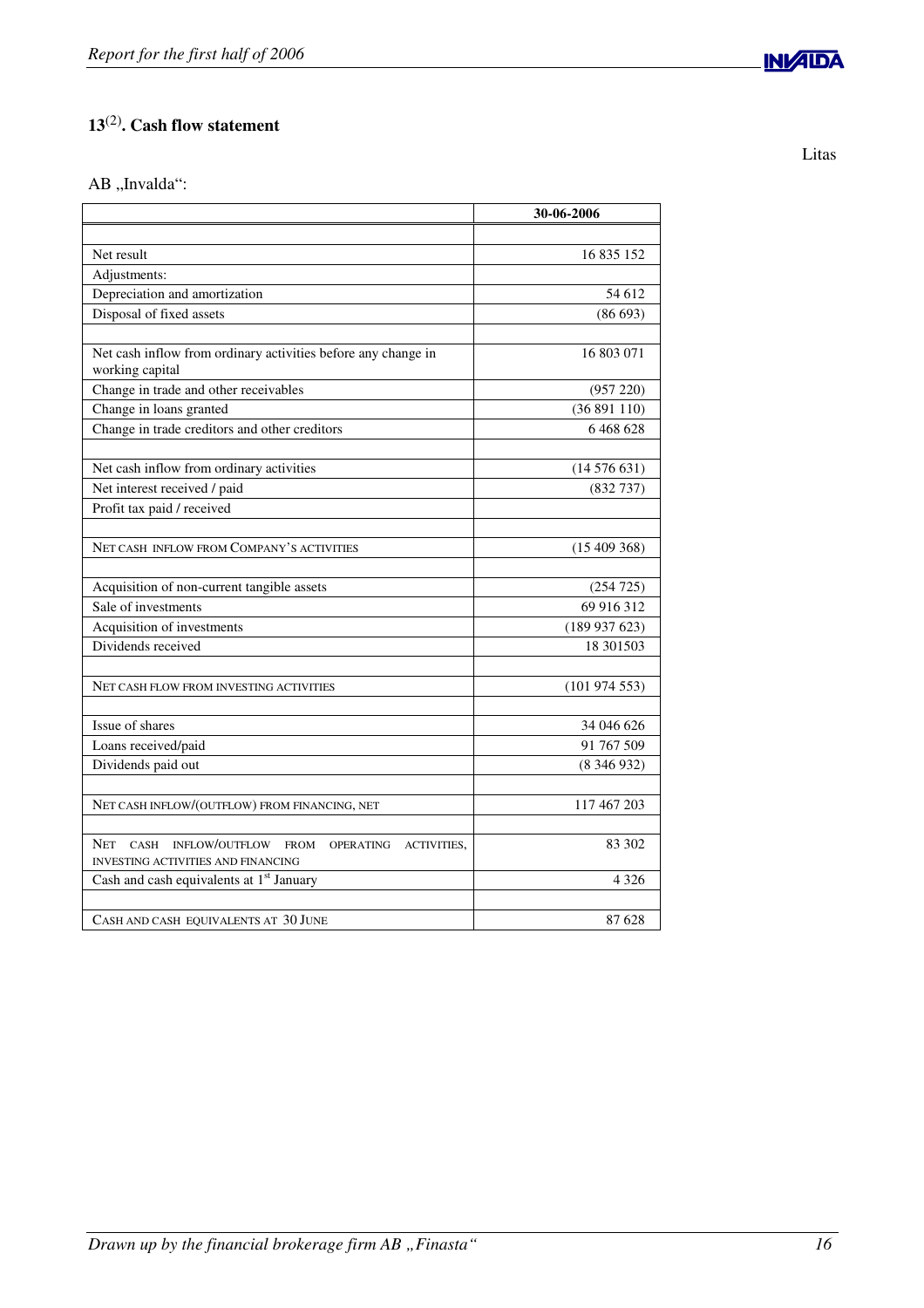

# **Consolidated cash flow statement:**

|                                                                                  | 30-06-2006      |
|----------------------------------------------------------------------------------|-----------------|
|                                                                                  |                 |
| Profit before taxes                                                              | 26 752 671      |
| Adjustments for:                                                                 |                 |
| Depreciation and amortization                                                    | 7698890         |
| Loss on disposals of non-current assets                                          |                 |
| Impairment of receivables                                                        |                 |
| Financial income                                                                 | (27753665)      |
| Financial expenses                                                               | 15 068 133      |
| Result from associates                                                           | (3651863)       |
|                                                                                  |                 |
| Net cash inflow from ordinary activities before any change in<br>working capital | 18 114 166      |
| Change in trade and other receivables                                            | (157542926)     |
| Change in inventories                                                            | (71302452)      |
| Change in trade creditors and other creditors                                    | 85 983 719      |
| Corporate income tax paid                                                        | (1949677)       |
|                                                                                  |                 |
| NET CASH INFLOW FROM OPERATING ACTIVITIES                                        | (126 697 170)   |
|                                                                                  |                 |
| Acquisition of non-current tangible assets                                       | (278312826)     |
| Proceeds from disposal of non-current tangible assets                            | 2 764 897       |
| Acquisition of subsidiaries, associates and other investments                    | (216317951)     |
| Proceeds from sale of investments                                                | 56 830 200      |
| Other cash flow from investing activities                                        |                 |
| NET CASH FLOW FROM INVESTING ACTIVITIES                                          | (435035680)     |
|                                                                                  |                 |
| Dividends paid                                                                   | $(8\,346\,932)$ |
| Proceeds from issuance of share capital                                          | 34 046 626      |
| Proceeds from borrowings, net of repayment                                       | 537 053 718     |
| Interest paid                                                                    | (15068133)      |
|                                                                                  |                 |
| NET CASH INFLOW/(OUTFLOW) FROM FINANCING, NET                                    | 547 685 279     |
|                                                                                  |                 |
| NET CASH INFLOW/(OUTFLOW) FROM OPERATING ACTIVITIES,                             | (14047571)      |
| <b>INVESTING ACTIVITIES AND FINANCING</b>                                        |                 |
| Cash and cash equivalents at 1 <sup>st</sup> January                             | 32 749 046      |
|                                                                                  |                 |
| CASH AND CASH EQUIVALENTS AT 30 JUNE                                             | 18 701 475      |

# **14. Explanatory Note**

# **EXPLANATIONS**

Acting in accordance with the approved reorganisation terms of 30 June 2006 (AB "Invalda" being involved in the reorganisation, while AB "Pozityvios investicijos" being reorganised by merger by acquisition), AB "Pozityvios investicijos" finished its activities and was deregistered from the Register of Legal Entities, while AB "Invalda" took over all the assets, rights and obligations of AB "Pozityvios investicijos" and continues its activities. According to the terms of the reorganisation, 25 % of AB "Pozityvios investicijos" shares in possession of other shareholders were changed into the shares of AB "Invalda" by issuing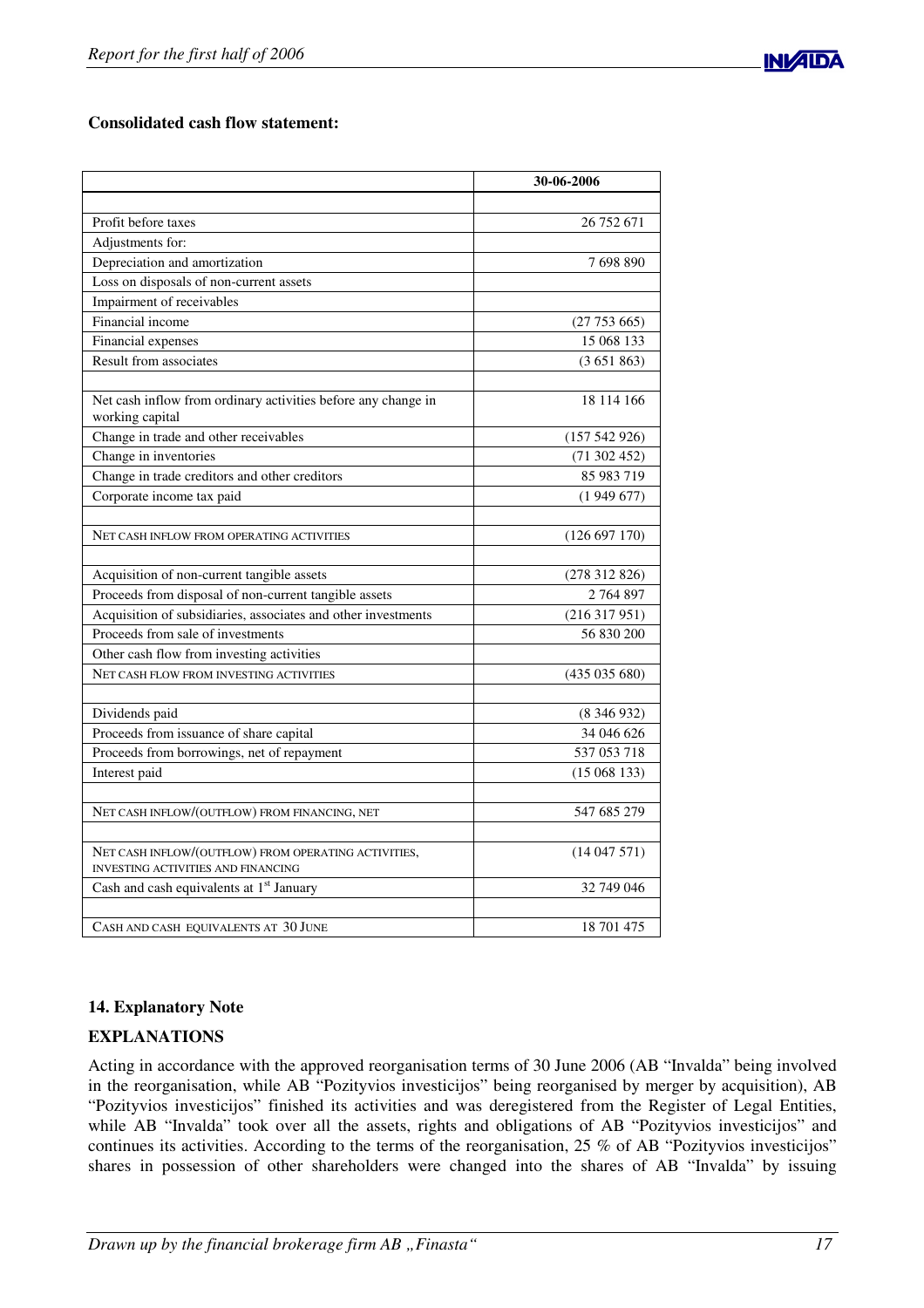

3,273,714 ordinary registered shares of LTL 1 nominal value. The authorised capital of AB "Invalda" was increased to LTL 45,008,376 accordingly. Shares exchanged by AB "Invalda" were valued at fair value on the day of their exchange, i.e. on 30 June 2006, as follows: 3,273,714 <sup>X</sup> LTL 10.40 = LTL 34,046,626. The difference between the nominal value and fair value in the amount of LTL 30,772,912 is shown in share premium account.

The difference between the assets taken over and liabilities in the amount of LTL 8,441,546 that occurred during the reorganisation is shown in the Statement of Changes in Equity as profit unrecognised in the Income Statement.

# **Principles of Accounting**

The presented financial statements have been drawn up in accordance with the effective International Accounting Standard 34 (IAS 34) *Interim Financial Reporting*.

In 2006 the following new International Financial Reporting Standards and amendments thereto came into effect:

- IFRS 6 *Exploration for and Evaluation of Mineral Resources* (to become effective as from 1 January 2006);
- IFRIC 4 *Determining whether an Arrangement contains a Lease* (to become effective as from 1 January 2006);
- IFRIC 5 *Decommissioning, Restoration and Environmental Rehabilitation Funds* (to become effective as from 1 January 2006);
- IFRIC 6 *Liabilities arising from Participating in a Specific Market–Waste Electrical and Electronic Equipment* (to become effective as from 27 January 2006).
- IFRIC 7 *Applying the restatement approach under IAS 29. Financial Reporting in hyperinflationary Economies* (to become effective as from 1 March 2006);
- Amendments to IFRS 1: *First-time Adoption of International Financial Reporting Standards and assumptions of IFRS 7 Financial Instruments: Disclosures* (to become effective as from 27 January 2006);
- Amendments to IAS 1 *Presentation of Financial Statements on disclosures of changes in equity* (to become effective as from 27 January 2006);
- Amendments to IAS 39: *Financial Instruments: Recognition and Measurement* and IFRS 4 *Financial guarantee contracts* (to become effective as from 27 January 2006);
- IAS 19 (amended in 2004) *Employee Benefits—Actuarial Gains and Losses, Group Plans and Disclosures*
- Amendment to IAS 39 on *Cash Flow Hedges of Forecast Intragroup Transactions*.
- Amendment to IAS 39 on *Fair Value Option*

The managers of the Group are of the opinion that these standards and amendments thereto do not have a material effect on the financial statements of the Group.

Before 2006, the Group accounted the value of its investment assets at acquisition cost after deduction of accrued depreciation and impairment losses. From 2006 the Group, seeking a more accurate disclosure of the financial status and operating results, changed the method of accounting applied to investment assets and accounts the investment assets at fair value.

Due to the same reason, it was decided to record the hotel assets as a separate sub-item. Before 2006, the hotel assets were accounted under the general item of non-current tangible assets at acquisition costs after deduction of accrued depreciation and impairment losses. From 2006 the Group changed the method of accounting applied to hotel assets and calculates hotel assets at fair value.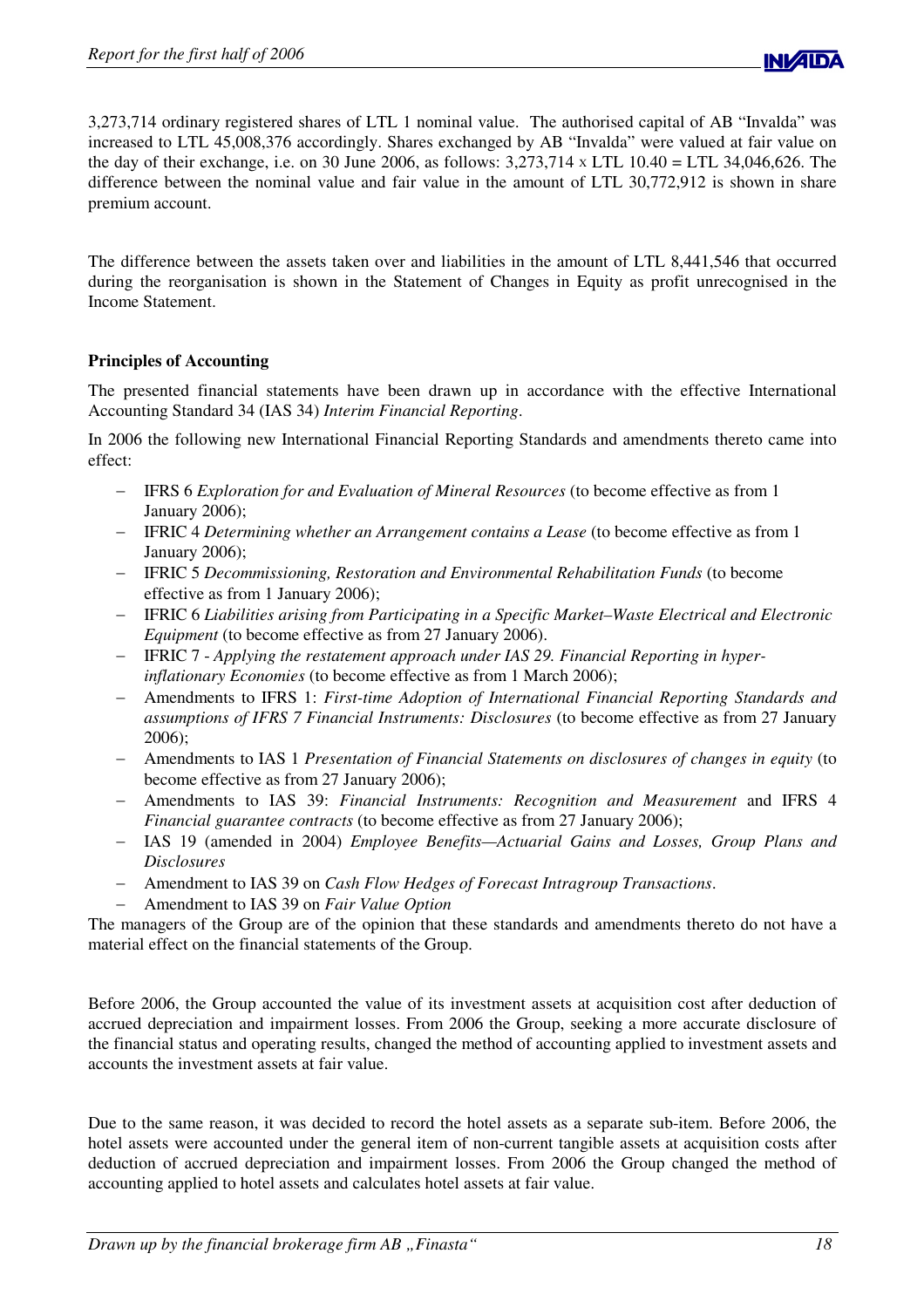

## *Accounting of investment assets*

At the moment of initial acknowledgement investment assets are assessed at the acquisition value including expenses related to the contract. Value of investment assets involves costs of current investment asset change at the occurrence moment, in case the costs are in compliance with acknowledgement criteria. Repair and running costs shall not be included into the value of investment assets. After initial acknowledgement investment assets are accounted at the actual value which reflects market conditions at the day of balance. Profit or loss caused by a change of actual value of investment assets is accounted in the Income (Loss) Statement of the period they occur. Actual value of assets is not reduced because of contract costs which may be experienced by the Group in the case of sale or other kind of transfer of the assets. Inter alia, the actual value reflects income of short lease and substantiated assumptions which show market opinion to what knowing voluntary parties may assume of income from future lease having regard to current market conditions.

In case investment assets are acquired from the Group companies or is being constructed, reconstructed or developed in other ways by the Group companies, unrealized profit included into the value of assets is eliminated in the consolidated financial statements.

Transfers to investment assets and from them are performed only when purpose of the assets changes substantially, i.e. in following cases:

- $\bullet$  The group starts using assets for its needs, and assets from the investment fund are transferred to fixed tangible assets;
- $\bullet$  Construction and erection works are started tending to sell the assets later, and the assets are transferred from investment to current assets in the row of the projects under development;
- $\bullet$  The Group stops using assets for its needs, and the assets are transferred from fixed tangible to investment assets;
- $\bullet$  The assets are leased to another party in the way of operating lease, and transferred from reserves to investment assets; or
- $\bullet$  Construction or development works are completed, and the assets are transferred from the group of fixed tangible assets "unfinished construction" to investment assets.

In case the Group reconstructs, constructs or develops current investment assets in other ways and tends to continue using the assets as investment assets, the assets are accounted as investment assets, i.e. they are not transferred to fixed tangible assets in the period of reconstruction, construction and development. In case the Group tends to sell a share of the assets after reconstruction, construction or other kind of development, the share is separated after the start of the mentioned works and accounted in the account of projects under development.

After investment assets are transferred to fixed tangible assets or projects under development, actual value of the assets at the moment of purpose change is treated as apparent net cost of the assets. In case fixed tangible assets are transferred to investment assets, the Group accounts the assets having regard to the accounting policy applied to fixed tangible assets until the date of purpose change. Transferring assets from the projects under development to investment assets, the difference occurring between the assets at the moment of actual date shift and former accounted value is accounted in the Profit (Loss) Statement. When the Group completes the construction or other development works, the difference of assets under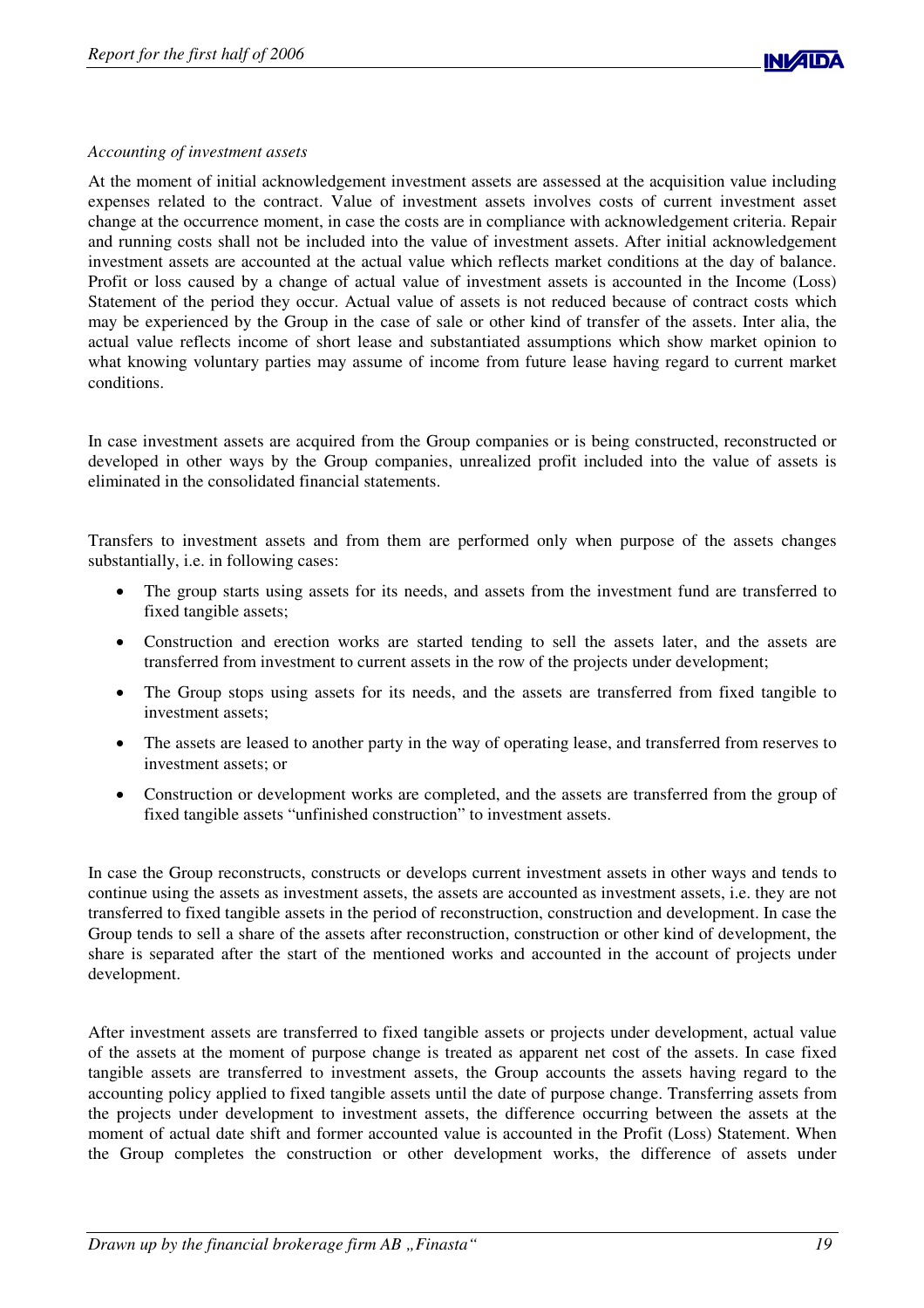

construction or other kind of development at the actual value of the assets and former accounting value at the date is accounted in the Profit (Loss) Statement.

When investment assets are sold or transferred in another way as well as written off or when investment assets are not used or their transfers are not foreseen as economically useful, the assets are not accounted in the financial statement. Any profit or loss caused by sales or other kind of transfer of investment assets is accounted in the Profit (Loss) Statement of the period when the assets were sold or transferred in another way.

Whereas the Group hasn't assessed actual value of investment assets at the December 31 of the year 2004 and because of significant changes in the real estate market it wasn't useful to account the impact of the policy of the accounting rectifying comparative sums. The change of accounting policy has been accounted in the financial statement of the year 2006 applying a new principle of accounting since January 01 of the year 2006, and the impact of investment assets value in the amount of 102.505 LTL after assessment of impact of suspended taxes is accounted directly rectifying unappropriated balance on December 31, 2005.

## *Accounting of hotels assets*

At the moment of initial acknowledgement hotel assets are assessed at the acquisition value including costs related to the contract. Value of hotel assets covers costs of change of current investment assets at the moment of their occurrence, in case the costs are in compliance with acknowledgement criteria. Repair and running costs are not included into the value of hotel assets. After initial acknowledgement hotel assets are accounted at the actual value which reflects market conditions at the day of balance. Differences emerging because of a change of actual value are accounted in the reserve of the period they occur.

Whereas the Group hasn't had assessed actual value of hotel assets on December 31 of the year 2004 and having regard to significant changes in the real estate market, it wasn't useful to account the impact of the accounting policy rectifying comparative amounts. The change of accounting policy was accounted in the financial statement of 2006 applying a new accounting principle since January 01 of the year 2006, and the impact of a change in hotel asset value in the amount of 18 883 thous. LTL after assessment of influence of suspended tax is accounted directly rectifying revaluation reserve on December 31, 2005.

| <b>ITEM</b> | <b>BEFORE RECALCULATION OF</b><br><b>THE BALANCE</b><br>31.12.2005 | <b>AFTER RECALCULATION OF THE</b><br><b>BALANCE</b><br>31.12.2005 | <b>RESULT OF THE CHANGE</b> |
|-------------|--------------------------------------------------------------------|-------------------------------------------------------------------|-----------------------------|
| Assets      | 649,067,044                                                        | 844,398,087                                                       | 195, 331, 043               |
| Equity      | 201, 213, 882                                                      | 372,249,791                                                       | 171,035,909                 |
| Liabilities | 447.853.162                                                        | 472,148,296                                                       | 24, 295, 134                |

Influence of changes in the accounting policy:

In 2006, the principle of accounting for borrowed funds was changed to recognise borrowing expenses as costs in the period when they are incurred, except to the extent that they are capitalised. The new principle of accounting was applied when drawing up the interim and annual financial statements.

## *Accounting of borrowing costs*

All borrowing costs are expensed in the period, in which they are incurred, except to the extent that they are capitalised. Borrowing costs that are directly attributable to the acquisition, construction or production of a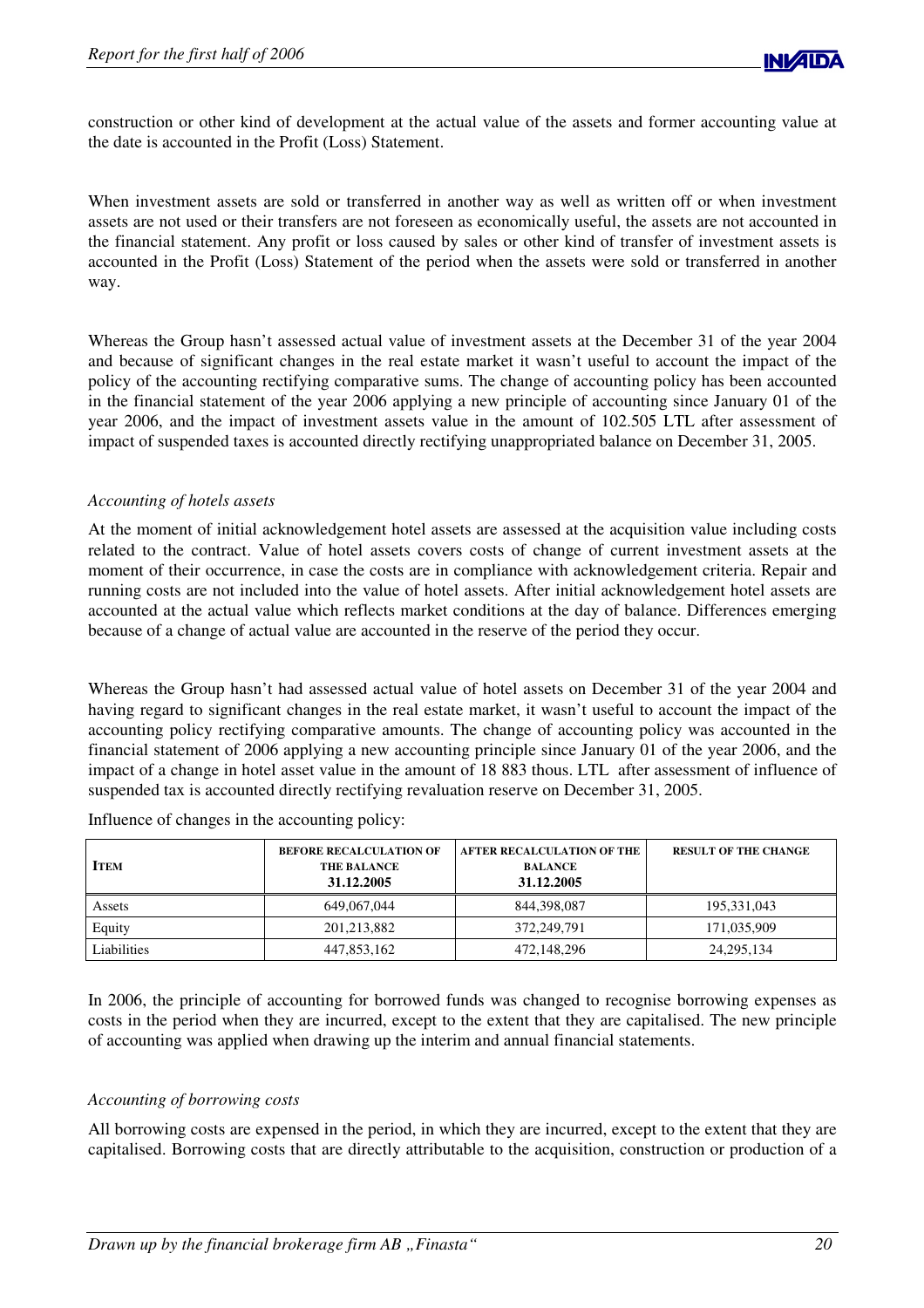qualifying asset as part of the cost of that asset must be capitalised when it is probable that the incurrence of borrowing costs will result in future economic benefits and they can be reliably measured.

Qualifying asset is an asset that takes a substantial period of time to get ready for sale, property, plant, and equipment, infrastructure and investment property. Other investments and those inventories that are produced in large quantities over a short period of time are not qualifying assets. Assets that are ready for their intended use or sale when acquired (including investments into subsidiaries or associated firms or other securities) are not qualifying assets.

Where funds are borrowed specifically to acquire qualifying assets, costs eligible for capitalisation are the actual costs incurred less any income earned on the temporary investment of such borrowings. In other instances the amount of borrowing costs to be capitalised must be determined by applying a capitalisation rate to the expenditures incurred when acquiring these assets. The capitalisation rate is calculated as the weighted average rate applicable to the borrowings of the entity that are outstanding during the financial year, other than borrowing costs incurred specifically for acquiring the qualifying asset. The amount of borrowing costs capitalised during a particular period must not exceed the amount of borrowing costs incurred during that period.

Borrowing costs include interest and other costs incurred by an enterprise in connection with the borrowing of funds:

- interest on bank overdrafts and short-term and long-term borrowings;
- amortisation of discounts or premiums on borrowings;
- amortisation of ancillary costs incurred in the arrangement of borrowings;
- finance charges in respect of finance leases in accordance with IAS 17 *"Leases (Finance leases)"*; and
- those exchange differences on foreign currency borrowings where they are regarded as an adjustment to interest costs.

Capitalisation of the borrowing costs commences when costs for the asset are being incurred, borrowing costs are being incurred and activities that are necessary to prepare the asset for its intended use or sale are in progress (for instance, the activities associated with obtaining the necessary permits prior to commencement of the physical construction). However, such activities exclude the holding of an asset when no production or development that changes the asset's condition is taking place (for instance, an entity would commence the capitalisation of borrowing costs to land that is pledged during the period in which the land was pledged. However, borrowing costs incurred while land acquired for building purposes is held without any associated development activity having commenced do not qualify for capitalisation. Capitalisation of the borrowing costs is suspended during periods in which active development is interrupted for an extended period (longer than two years), unless a temporary delay is a necessary part of the process of getting an asset ready for its intended use or sale.

Capitalisation of the borrowing costs ceases when substantially all of the activities necessary to prepare the asset (or its part that can be used or sold separately) for its intended use or sale are complete.

When the value of an asset exceeds its recoverable amount, we calculate the impairment losses.

Other principles of accounting that were applied when drawing up the consolidated condensed financial statements for the first half of 2006 are the same as used in drawing up the consolidated financial statements for the year 2005 in accordance with the IFRS.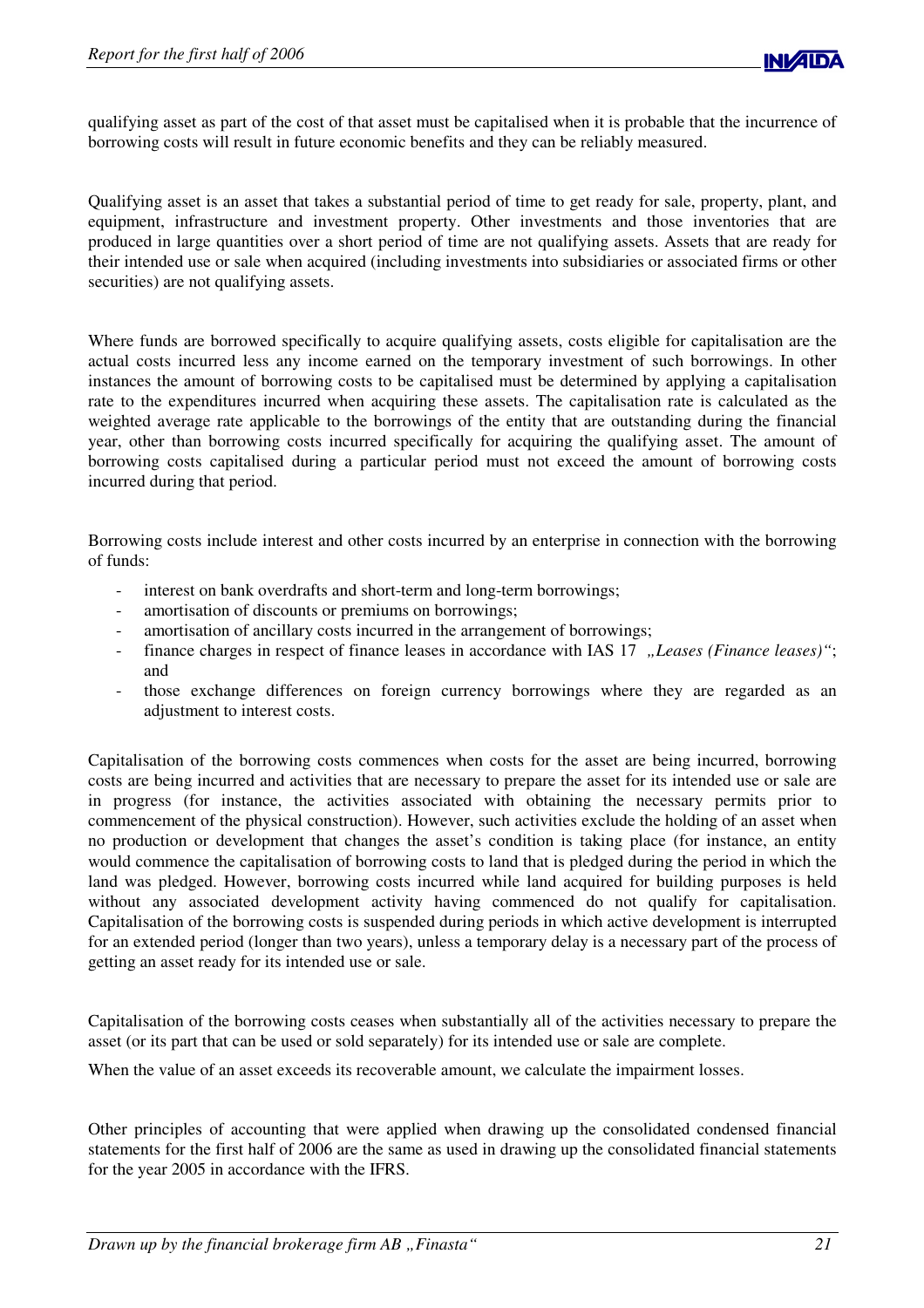

As AB "Invalda" was not required to draw up any interim consolidated financial statements pursuant to the previously effective regulations, no comparative figures are provided in the consolidated Income Statement and the consolidated Cash Flow Statement.

The Company had never drawn up an interim Cash Flow Statement therefore no comparative figures are provided in it as well.

## **Non-current tangible assets**

Non-current tangible assets are recorded at acquisition or production cost, less accrued amortisation and depreciation. Depreciation (amortization) of the non-current tangible assets is calculated on a straight – line basis over the estimated useful life of the assets. The projected useful life of the assets is as follows:

| Buildings and structures | $15 - 20$ years |
|--------------------------|-----------------|
|                          |                 |

- Machinery and equipment  $5 10$  years
- Vehicles  $5 10$  years
- Other assets  $3 10$  years

#### **Non-current intangible assets**

Non-current intangible assets are recorded at actual acquisition or production cost, less accrued amortisation and depreciation. Amortization is calculated on a straight – line basis over a period of 3-4 years.

#### **Investment into subsidiaries and associated firms**

In the financial statements of the parent company investment into subsidiaries and associated firms is recorded at the acquisition cost, less depreciation, if any. Income from dividends is recognised as income from investing activity and shown in the Income Statement at the time payment of dividends is announced and the company earns the right to receive them.

## *Subsidiaries*

Subsidiaries are enterprises that are controlled by the Company. Control is believed to exist when the controlling company may exert a direct or indirect control over the finance policy and operations of the subsidiary for the purposes of economic benefit. The financial statements of the subsidiaries are included into the consolidated financial statements as from the day on which control over the enterprise is acquired until the day it ceases exerting control over that enterprise. The list of subsidiaries is provided in table 14.1.

| No.            | <b>SECURITIES</b>                                     | <b>AMOUNT OF</b><br><b>SECURITIES,</b><br><b>UNITS</b> | <b>NOMINAL</b><br><b>VALUE OF ONE</b><br><b>SHARE, LTL</b> | <b>BOOK VALUE,</b><br>LTL | <b>SHARE</b><br>CAPITAL,<br>LTL | SHAREHOLDING,<br>$\%$ |  |
|----------------|-------------------------------------------------------|--------------------------------------------------------|------------------------------------------------------------|---------------------------|---------------------------------|-----------------------|--|
|                | NON-CURRENT ASSET                                     |                                                        |                                                            |                           |                                 |                       |  |
|                | nekilnojamojo<br>"Invaldos<br>AB.<br>turto<br>fondas" | 4 4 7 7 5 4 0                                          |                                                            | 6 5 5 7 1 7 0 . 1 0       | 7 965 440                       | 56.21                 |  |
| 2              | UAB "Invalda Real Estate"                             | 7 0 8 4                                                | 100                                                        | 763 976.58                | 708 400                         | 100.00                |  |
| 3              | AB FMI "Finasta"                                      | 34 000                                                 | 100                                                        | 7 352 102.60              | 3 400 000                       | 100.00                |  |
| $\overline{4}$ | AB "Vilniaus baldai"                                  | 2 5 9 3 0 8 8                                          | 4                                                          | 9 9 15 2 12 37            | 15 545 068                      | 66.72                 |  |
| 5              | AB "Klaipėdos konditerija"                            | 202 248                                                | 10                                                         | 4 402 343.20              | 2 0 2 2 4 8 0                   | 100.00                |  |
| 6              | AB "Valmeda"                                          | 109 914                                                | 100                                                        | 15 005 324.00             | 10 991 400                      | 100.00                |  |

#### Table 14.1. Subsidiaries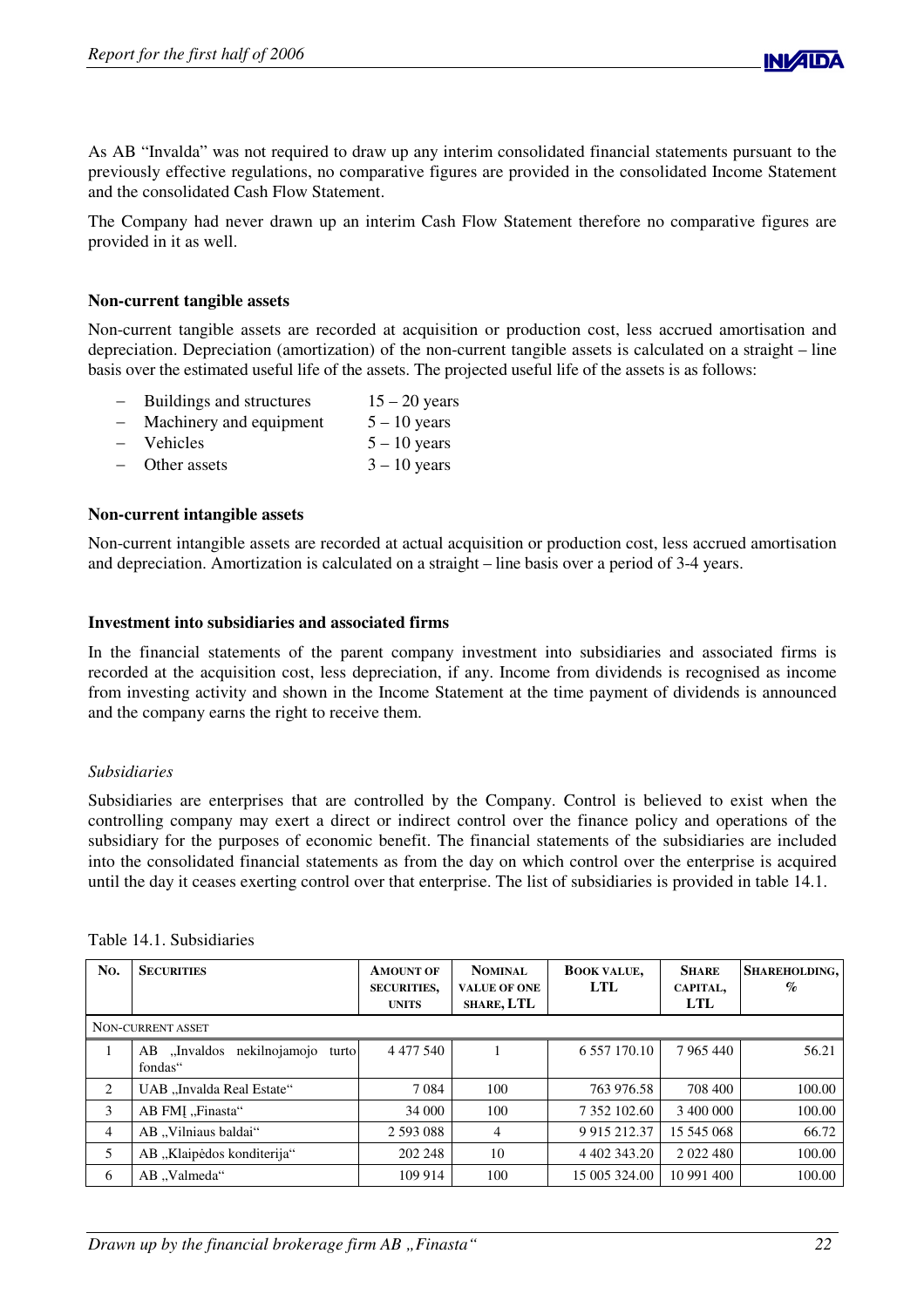

|  | Table 14.1. contunued |
|--|-----------------------|
|  |                       |

| No.              | <b>SECURITIES</b>                                                | <b>AMOUNT OF</b><br><b>SECURITIES,</b><br><b>UNITS</b> | <b>NOMINAL</b><br><b>VALUE OF ONE</b><br>SHARE, LTL | <b>BOOK VALUE,</b><br><b>LTL</b> | <b>SHARE</b><br>CAPITAL,<br><b>LTL</b> | SHAREHOLDING,<br>$\%$ |
|------------------|------------------------------------------------------------------|--------------------------------------------------------|-----------------------------------------------------|----------------------------------|----------------------------------------|-----------------------|
| $\boldsymbol{7}$ | AB "Sanitas"                                                     | 9791322                                                | $\mathbf{1}$                                        | 93 106 902                       | 31 105 920                             | 31.48                 |
| 8                | AB "Minija"                                                      | 129 254                                                | 13                                                  | 6496256                          | 1890616                                | 88.88                 |
| 9                | UAB "Saulės investicija"                                         | 75                                                     | 100                                                 | 7 500.00                         | 10 000                                 | 75.00                 |
| 10               | UAB "Inreal"                                                     | 40 000                                                 | 10                                                  | 400 000.00                       | 400 000                                | 100.00                |
| 11               | <b>UAB</b><br>"Invalda<br>construction<br>management"            | 122 190                                                | 3                                                   | 366 570.00                       | 366 570                                | 100.00                |
| 12               | UAB "Finasta investicijų valdymas"                               | 1 100 000                                              | $\mathbf{1}$                                        | 1 100 000.00                     | 1 100 000                              | 100.00                |
| 13               | UAB "PVP Nida"                                                   | 100                                                    | 100                                                 | 10 000.00                        | 10 000                                 | 100.00                |
| 14               | UAB DB "Voltera"                                                 | 361                                                    | 100                                                 | 62 000.00                        | 52 000                                 | 69.42                 |
| 15               | UAB "Aikstentis"                                                 | 18.75                                                  | 400                                                 | 7 500.00                         | 10 000                                 | 75.00                 |
| 16               | UAB "Apželdinimas"                                               | 49 915                                                 | 8                                                   | 17 000 000.00                    | 399 320                                | 100.00                |
| 17               | UAB "Finansų spektras"                                           | 2 000                                                  | 10                                                  | 1 000 000.00                     | 20 000                                 | 100.00                |
| 18               | UAB "Finansų spektro investicija"                                | 1 017 412                                              | 1                                                   | 703 100.00                       | 1 017 412                              | 100.00                |
| 19               | UAB "Nerijos būstas"                                             | 100                                                    | 100                                                 | 10 000.00                        | 10 000                                 | 100.00                |
| 20               | Inreal LLC / Ukraine/                                            |                                                        | Registered capital isn't divided<br>into shares     | 225 069,30                       | 274 190                                | 80.00                 |
| 21               | UAB "Finasta" rizikos valdymas                                   | 100                                                    | 100                                                 | 96 573.00                        | 10 000                                 | 100.00                |
| 22               | Incredo LLC / Ukraine /                                          | into shares                                            | Registered capital isn't divided                    | 26 680,20                        | 27419                                  | 100.00                |
| 23               | UAB "Hidroprojektas"                                             | 994 264                                                | $\mathbf{1}$                                        | 2 274 451.36                     | 1 014 632                              | 97.99                 |
| 24               | <b>UAB</b><br>"Vilniaus<br>senamiečio<br>restauravimo direkcija" | 48 187                                                 | 10                                                  | 1978 326.00                      | 481 870                                | 100.00                |
| 25               | UAB "Trakų kelias"                                               | 1 000                                                  | 100                                                 | 512 000.00                       | 100 000                                | 100.00                |
| 26               | UAB "Naujoji švara"                                              | 97 289                                                 | 10                                                  | 1 501 001.00                     | 972 890                                | 100.00                |
| 27               | UAB "Ineturas"                                                   | 20 000                                                 | 100                                                 | 2 000 000.00                     | 2 000 000                              | 100.00                |
| 28               | UAB "Invalda service"                                            | 5 000                                                  | 100                                                 | 500 000.00                       | 500 000                                | 100.00                |
| 29               | UAB "Kelio ženklai"                                              | 3 466 133                                              | $\mathbf{1}$                                        | 1519945.18                       | 3 466 133                              | 100.00                |
| 30               | UAB "Ekotra"                                                     | 5 000                                                  | 100                                                 | 500 000.00                       | 500 000                                | 100.00                |
| 31               | UAB "IBC logistika"                                              | 14 000                                                 | 100                                                 | 1 400 000.00                     | 1 400 000                              | 100.00                |
| 32               | UAB "Saistas"                                                    | 153 946                                                | 1                                                   | 1 219 029.00                     | 236 768                                | 65.01                 |
| 33               | SIA InReal / Latvia/                                             | 30                                                     | 4 9 6 1                                             | 151 726.00                       | 148 830                                | 100.00                |
| 34               | SIA "Gravity" / Latvia/                                          | 100                                                    | 248.05                                              | 766 098.52                       | 24 805                                 | 100.00                |
| 35               | AB "Kauno tiltai"                                                | 30 902                                                 | 130                                                 | 12 624 820                       | 10 409 360                             | 38.59                 |
|                  |                                                                  |                                                        |                                                     | 191 561 676.41                   |                                        |                       |

# *Associated firms*

Associated firms are those, whose finance policy and operations may be significantly influenced but not controlled. In the consolidated financial statements the share of profit and losses of all associated firms falling to the Group is disclosed using the equity method as from the day on which significant influence is acquired until the company stops exerting significant influence or until associate firm is recorded as held with a view to its subsequent resale.

The list of associated firms is provided in table 14.2.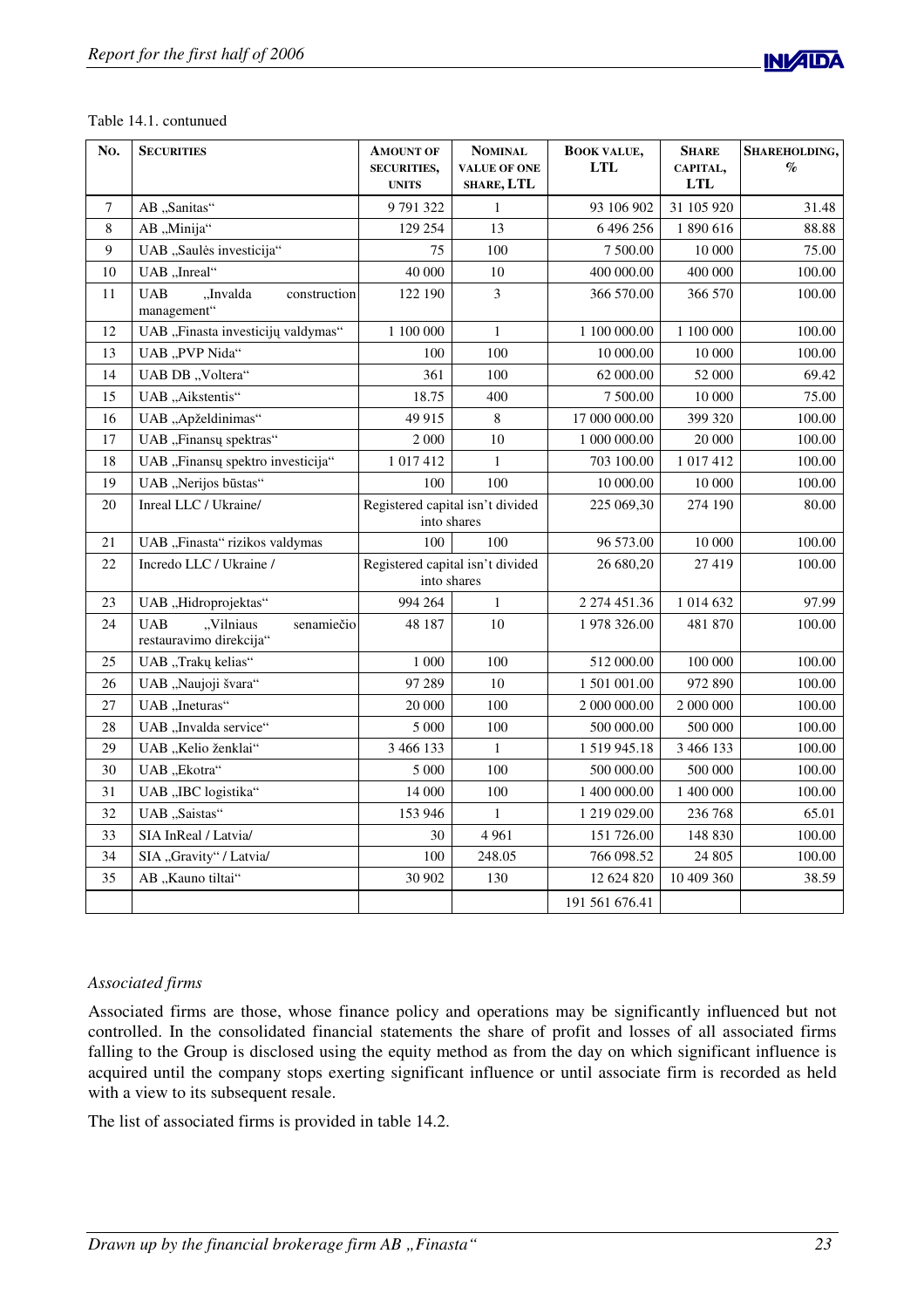

| No.            | <b>SECURITIES</b>                                             | <b>AMOUNT OF</b><br><b>SECURITIES,</b><br><b>UNITS</b> | <b>NOMINAL</b><br><b>VALUE OF ONE</b><br>SHARE, LTL | <b>BOOK VALUE.</b><br><b>LTL</b> | <b>SHARE</b><br>CAPITAL.<br>LTL | SHAREHOLDING,<br>$\mathcal{O}_0$ |
|----------------|---------------------------------------------------------------|--------------------------------------------------------|-----------------------------------------------------|----------------------------------|---------------------------------|----------------------------------|
| $\mathbf{1}$   | AB "Umega"                                                    | 695                                                    | 100                                                 | 2 683 594.73                     | 325 200                         | 21.37                            |
| $\overline{2}$ | UAB "Laikinosios sostinės projektai"                          | 4 9 9 9                                                | $\mathbf{1}$                                        | 4 9 9 9.0 0                      | 10 000                          | 49.99                            |
| 3              | UAB "MBGK"                                                    | 100                                                    | 100                                                 | 700 000.00                       | 20 000                          | 50.00                            |
| 5              | UAB "Panevėžio melioracija"                                   | 16 287                                                 | 40                                                  | 454 406.81                       | 2 497 000                       | 26.09                            |
| 6              | Amber Viking Capital / Ukraine/                               |                                                        | Registered capital isn't divided<br>into shares     | 9 641,04                         | 18 645                          | 50,00                            |
| 7              | UAB "DOMMO Nerija"                                            | 50                                                     | 100                                                 | 5 000.00                         | 10 000                          | 50.00                            |
| 8              | UAB "VIPC Klaipėda"                                           | 42                                                     | 100                                                 | 3 671 640.00                     | 10 000                          | 42.00                            |
| 9              | UAB Žemės vystymo fondas 12                                   | 2 1 4 6                                                | 10                                                  | 21 460.00                        | 100 000                         | 21.46                            |
| 10             | UAB "ŽVF projektai"                                           | 2 1 4 6                                                | 1                                                   | 2 146.00                         | 10 000                          | 21.46                            |
| 11             | UAB "Žemės vystymo fondas 11"                                 | 21 460                                                 | 1                                                   | 21 460.00                        | 100 000                         | 21.46                            |
| 12             | UAB "Žemės vystymo fondas"                                    | 21 460                                                 | $\mathbf{1}$                                        | 160 950.00                       | 100 000                         | 21.46                            |
| 13             | AB "Agrovaldymo grupė"                                        | 42 9 20                                                | 1                                                   | 355 420.00                       | 200 000                         | 21.46                            |
| 14             | SIA "Industrial and logistics centre<br>"Lapegles"" / Latvia/ | 750 000                                                | 4,961                                               | 3 725 800.00                     | 7441500                         | 50.00                            |
| 15             | SIA "AMMO" / Latvia/                                          | 125 000                                                | 4,961                                               | 619 856.50                       | 1 240 250                       | 50.00                            |
|                |                                                               |                                                        |                                                     | 12 436 374.08                    |                                 |                                  |

Table 14.2 Information about associated firms

## **Other investments**

Other investments are recorded as non-current assets held exclusively for resale and calculated at their fair value, while profit or losses arising from them are disclosed in the Income Statement.

Investments for resale are recognised or written off when the company acquires or sells the investment.

## **Inventories**

The inventories are recorded at the acquisition cost or at net realizable value, whichever is lower. When calculating the costs the FIFO method is applied. The costs of the inventories means the costs related to their acquisition, delivery and preparation for consumption.

## **Trade debtors and other amounts receivable**

The accounts receivable are disclosed at their nominal value after the deduction of the provisions for projected losses. Problematic debts and bad debts are appraised by calculating all accounts receivable at the end of the year.

# **Cash and cash equivalents**

For the purposes of cash flow accounting, cash and cash equivalents include cash balance and demand deposit, with the initial maturity of less than 3 months.

## **Impairment of the assets**

The carrying amount of the company's assets, except deferred tax assets, is re-calculated every time at the Balance Sheet date, in order to evaluate whether there is any indication of the impairment of the assets. Where such an indication exists, the recoverable amount of the assets is measured. Impairment losses are recognised when the carrying amount of the asset exceeds its recoverable amount. The impairment losses are disclosed in the Income Statement.

## **Calculation of the recoverable amounts**

The recoverable amount of an asset is the higher of its fair value less costs to sell and its value in use. The value in use is calculated as the present value of estimated future cash flows, applying the pre-tax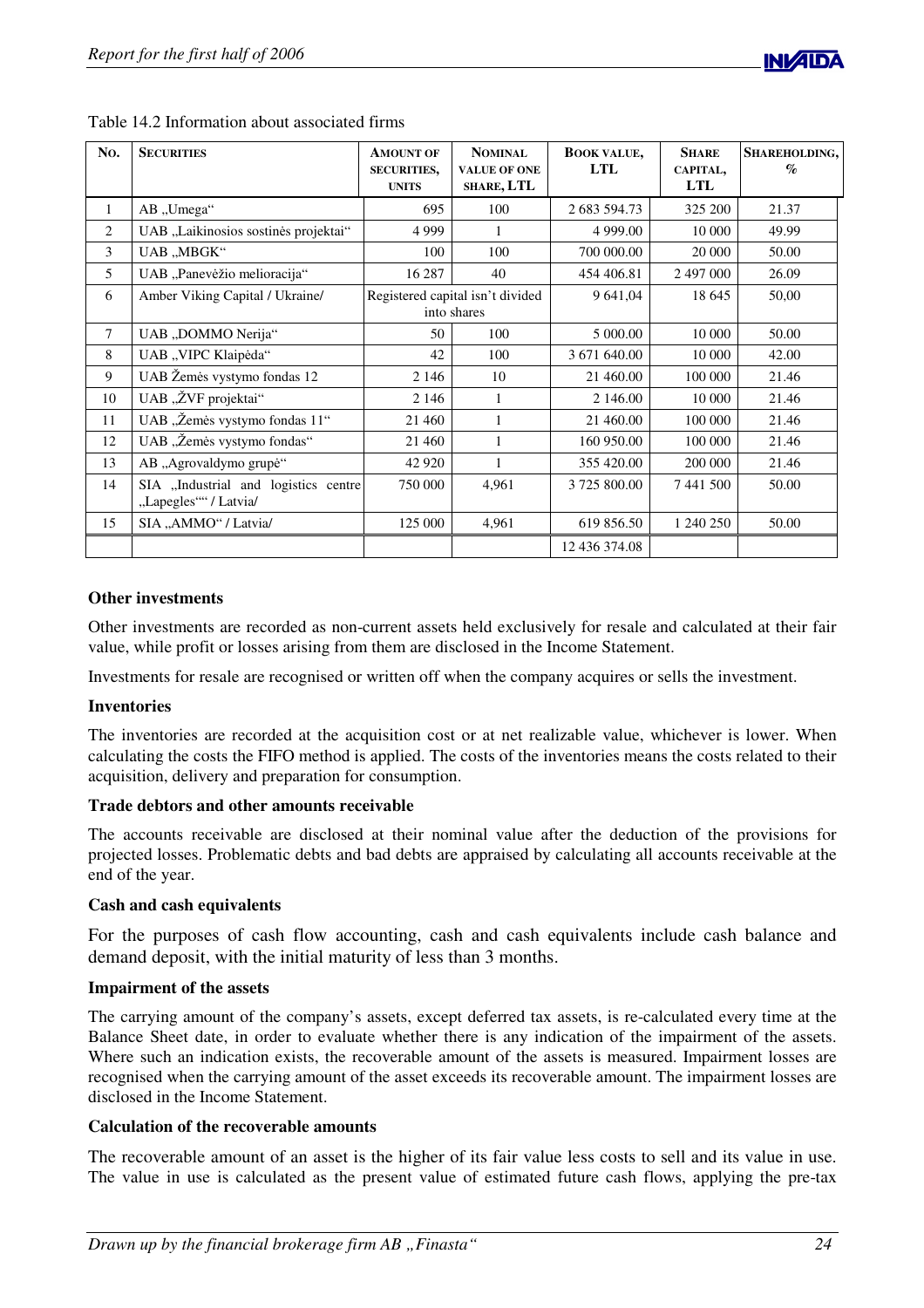

discount rate that reflects current market assessments of the time value of money and the risks specific to the asset.

## **Dividend**

Dividends are recorded as a liability in the period they are announced.

## **Amounts carrying interest**

The amounts carrying interest are disclosed at fair value, less the costs of related transactions. After the initial recognition, the amounts carrying interest are recorded at amortized value, showing the difference between the nominal and amortized value in the Income Statement during the life-time of the liability in accordance with the effective interest rates.

## **3. Short-term loans extended**

As on 30 June 2006, AB "Invalda" had loans extended to the firms of the Group for the total amount of LTL 64.6 million and accrued interest of over LTL 2 million. Loans extended by AB "Invalda" to the firms of the Group mature on 31 December 2006, with the interest payable on the maturity day.

## **4. Loans and borrowings carrying interest**

AB "Invalda":

|                                  | LOAN, LTL     |
|----------------------------------|---------------|
| NON-CURRENT LIABILITIES          |               |
| AB "Valmeda"                     | 12,251,000    |
| <b>CURRENT LIABILITIES</b>       |               |
| Debt to DnB NORD                 | 60,192,662    |
| Other debts                      | 60,735,550    |
| <b>RESIDUAL VALUE ON 30 JUNE</b> | 133, 179, 212 |

The loan extended by DnB NORD matures on 31 January 2007. To secure this loan 1,630,000 shares of AB "Vilniaus baldai" and 4,000,000 shares of AB "Sanitas" were pledged with the bank.

## Group:

The balances of the Group are eliminated at consolidation.

Total amounts of loans received and extended after eliminating of mutual debts:

| <b>LOANS RECEIVED FROM:</b> |                  |
|-----------------------------|------------------|
| Financial institutions      | 729, 900, 933.47 |
| Other                       | 108, 874, 412.90 |
| <b>TOTAL:</b>               | 838, 775, 346.37 |

| <b>LOANS EXTENDED TO:</b> |               |
|---------------------------|---------------|
| AB FMI "Finasta" clients  | 35 143 258.70 |
| Other                     | 18 541 899.02 |
| <b>TOTAL:</b>             | 53 685 157.72 |

## AB "Invalda":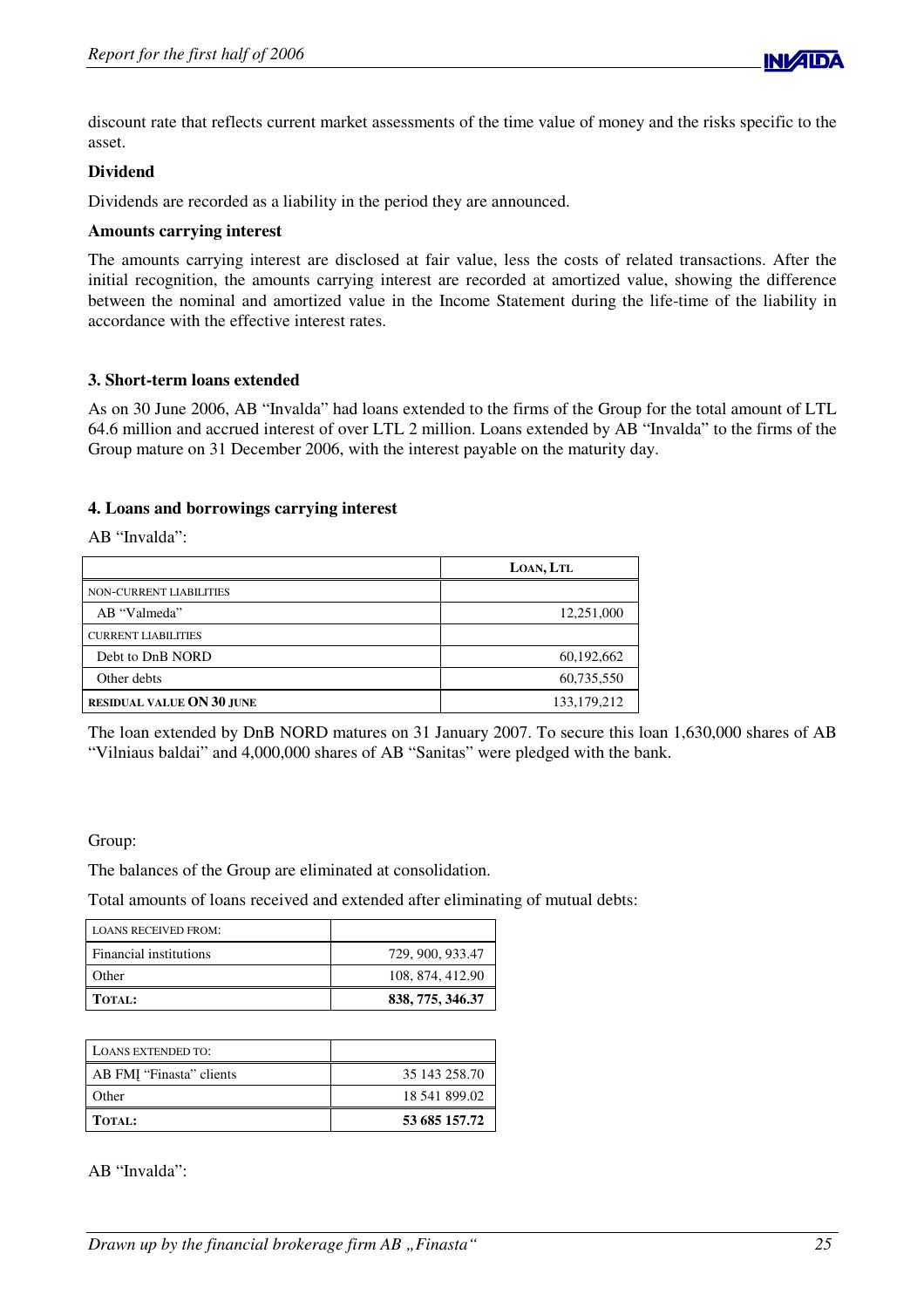

| <b>Sales income</b>                                                   | 30.06.2006 |
|-----------------------------------------------------------------------|------------|
| Income from sales of financial assets                                 | 15,476,822 |
| Lease income                                                          | 2,400      |
| <b>Sales costs</b>                                                    | 30.06.2006 |
| Acquisition costs of financial assets                                 | 14,877,536 |
| Other                                                                 | 94,037     |
| Sales expenditure                                                     | 30.06.2006 |
| Securities accounting, commission fees for securities<br>transactions | 174,847    |
| Administration costs                                                  | 979,843    |
| <b>Other</b>                                                          | 22,925     |

## **5. FINANCIAL INCOME AND EXPENSES AT NET VALUE**

#### AB "Invalda":

|                                            | 30.06.2006 |
|--------------------------------------------|------------|
|                                            |            |
| Dividend received                          | 18,301,503 |
| Interest on loans from the Group companies | 767,997    |
| Bank interest on deposits                  | 341        |
|                                            | 19,069,841 |
| Loan interest                              | 1,600,735  |
| Other                                      | 9,838      |
|                                            | 1,610,573  |
|                                            |            |
| FINANCIAL INCOME AND EXPENSES AT NET VALUE | 17,459,268 |

In 2006, dividend received from subsidiaries and associated companies amounted to LTL 18,301,503.

Income and expenditure, profit and losses from transactions within the Group are fully eliminated when drawing up the consolidated financial statements.

## **Events after the balance sheet date**

On 31 July 2006, a sale transaction of AB "Klaipėdos konditerija" shares was completed.

## **15. Information about the audit**

The audit of the financial statements of AB "Invalda" for the first half of the year 2006 was not performed, neither were they reviewed by the auditors.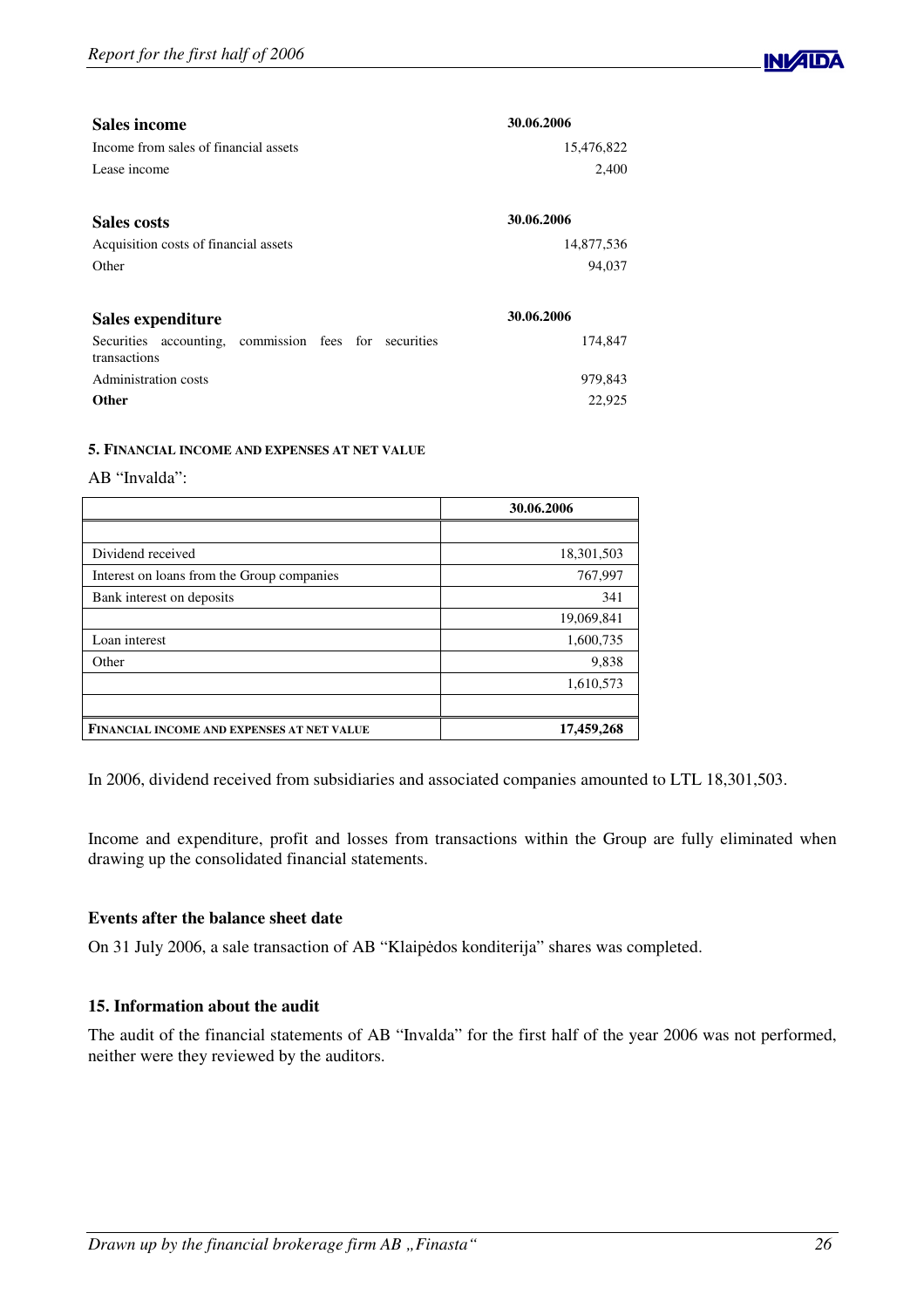

# **IV. MATERIAL EVENTS IN THE ISSUER'S ACTIVITY**

## **16. Material events in the issuer's activity**

In 2005 AB "Invalda" earned an audited net profit of LTL 9,619,953, calculated in accordance with the International Financial Reporting Standards. The audited consolidated profit of the Company and its subsidiaries in 2005 amounted to LTL 20,325,664.

An Extraordinary General Meeting (EGM) of AB "Invalda" shareholders held on 12 January 2006 resolved to change the number of the Board members from 3 to 4 and amend the Company's Articles of Association accordingly. The EGM removed from office the Company's Board. It was resolved that the Board terminates its activities as from the day of the registration of the amendments to the Articles of Association of AB "Invalda". Alvydas Banys, Vytautas Bučas, Dailius Juozapas Mišeikis and Darius Šulnis were elected to the new Board. The new Board is to commence its activities from the day of registration of the amendments to the Articles of Association of AB "Invalda". The meeting has also resolved to approve the reorganisation by merger by acquisition of the private company "Pozityvios investicijos" and the public company "Invalda" pursuant to Paragraph 1 of Article 63 of the Law on Companies of the Republic of Lithuania.

On 1 February 2006, the new wording of the Articles of Association of AB "Invalda" was registered that set forth the composition of the Company's Board of 4 members.

The meeting of AB "Invalda" Board held on 1 February 2006 elected Alvydas Banys Chairman of the Board.

In order to ensure repayment of EUR 14.48 million of credit, in February 2006 the Company pledged 66,813 shares of AB "Vilniaus baldai" and 2,828,095 shares of AB "Sanitas".

On 24 February 2006, the Company announced that after an additional pledge of AB "Vilniaus baldai" and AB "Sanitas" shares the total number of shares pledged amounted to 2,212,940 shares (56.94 %) of AB "Vilniaus baldai" and 4,000,000 shares (36.4 %) of AB "Sanitas" .

In April 2006, it was announced that due to admission of AB "Invaldos nekilnojamojo turto fondas" shares into the Current List of the Vilnius Stock Exchange a resolution was passed to sell not more than 415,165 ordinary registered shares of AB "Invalda nekilnojamojo turto fondas" (5.21 % of the authorised capital) held by AB "Invalda", in order to meet the special requirements of the VSE Trading Rules.

After AB "Invalda" had purchased additional 5,285,920 ordinary registered shares of AB "Sanitas" in April 2006, the Company holds 30.86 % votes in that issuer; the figure goes up to 47.03 if calculated with persons acting in concert and to as many as 90.53 % calculating with those held together with persons who concluded shareholding agreements.

On 28 April 2006, the Annual General Meeting of AB "Invalda" shareholders resolved to take into consideration the auditor's report when voting for approval of the Company's annual financial statements and the Activity Report, to approve the Company's Annual Report for 2005, the financial statements for the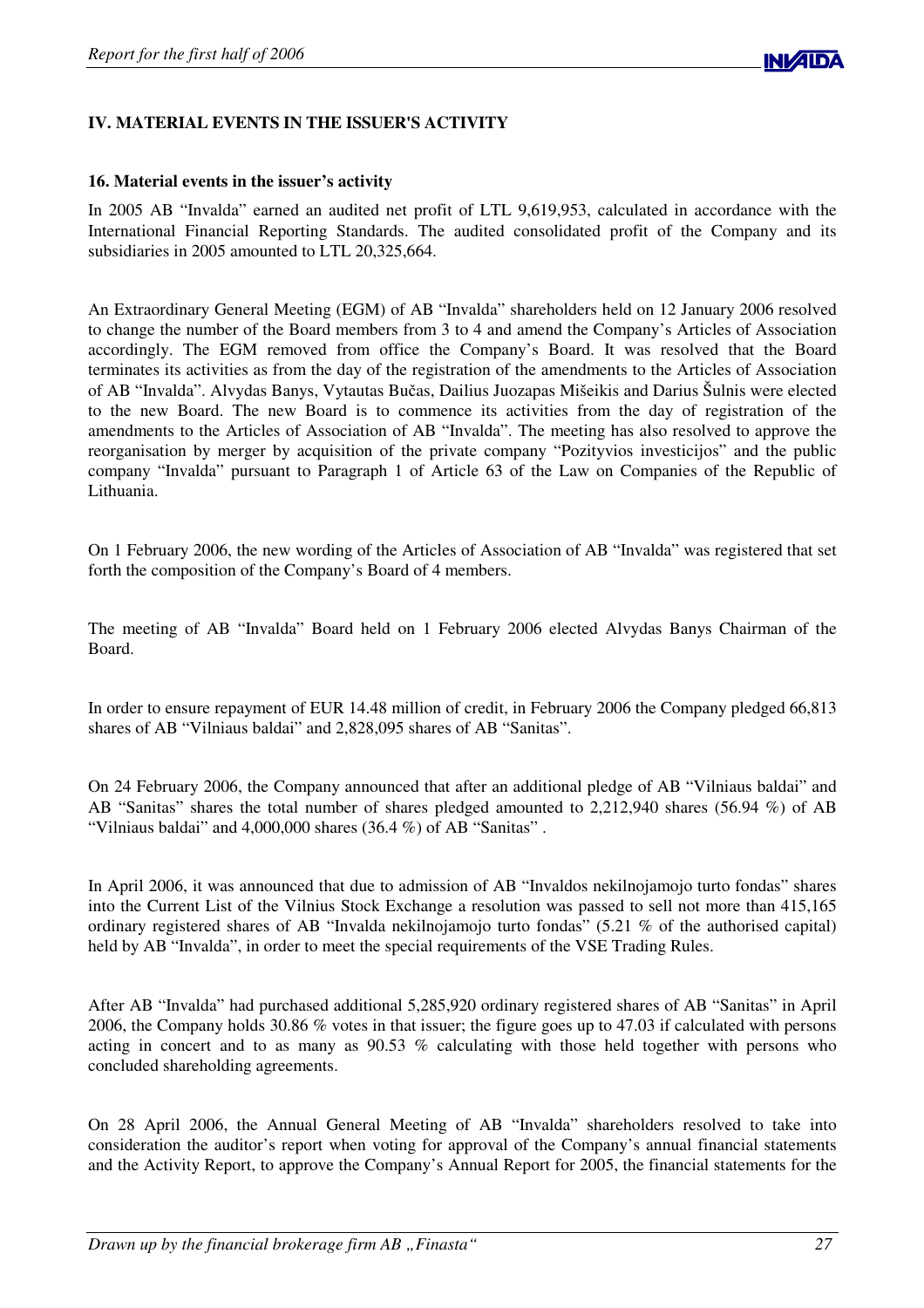

year 2005 and consolidated accounts for 2005. The meeting voted for approval of the Company's profit appropriation for 2005, which is as follows:

- The profit (loss) brought forward at the end of the previous financial year: LTL 9,624,843;
- Net result (profit (loss)) of the reporting year: LTL 9,619,953;
- Profit (loss) for appropriation at the end of the financial year: LTL 19,244,796;
- Profit to be appropriated: LTL 19,244,796;
- Profit appropriation:
	- to legal reserve: LTL 481,000;
	- dividend: LTL 8,346,932, or LTL 0.20 per share.
- Retained earnings at the end of the financial year: LTL 10,416,864.

On 9 May 2006, AB "Invalda" signed a contract concerning a sale of 100 % of AB "Klaipėdos konditerija" ordinary registered shares.

Acting in accordance with Paragraph 1 of Article 101 of the Civil Code of the Republic of Lithuania (Book 2) and Paragraph 1 of Article 65 of the Law on Companies of the Republic of Lithuania, on 16 May 2006 the Company announced the terms of reorganisation drawn up for the reorganisation of public companies specified below:

The company being reorganised:

AB ",Pozityvios investicijos"; the company's name: AB "Pozityvios investicijos"; legal form: public company; registered office: Vilnius municipality, Vilnius, Konstitucijos St. 23; code 1258 28616; the company is not a VAT payer; authorised capital: LTL 400,000 (four hundred thousand); paid up authorised capital: LTL 400,000 (four hundred thousand); register, in which data about the company are accumulated and stored: Register of Legal Entities; administrator of the register: Division of Legal Entities of the state enterprise "Centre of Registers", Vilnius branch.

The company involved in the reorganisation:

Public company "Invalda"; the company's name: AB "Invalda"; legal form: public company; registered office: Vilnius municipality, Vilnius, Šeimyniškių St. 3; code 1213 04349; VAT payer's code: LT213043414; authorised capital: LTL 41,734,662; paid up authorised capital: LTL 41,734,662; register, in which data about the company are accumulated and stored: Register of Legal Entities; administrator of the register: Division of Legal Entities of the state enterprise "Centre of Registers", Vilnius branch.

The companies undergo reorganisation by way of merger by acquisition, merging AB "Pozityvios investicijos" (the company being reorganised), which winds up after the reorganisation, to AB "Invalda" (the company involved in the reorganisation), continuing after the reorganisation that assumes all rights and obligations of the company being reorganised. The rights and obligations of the company being wound up after the reorganisation are assumed by the company continuing after the reorganisation; while the assets and the transactions are included into the accounting of this company from 30 June 2006.

The unaudited consolidated net profit of the first quarter of 2006 of AB "Invalda" and its subsidiaries according to the International Financial Reporting Standards amounted to LTL 2.765 million. The unaudited net profit of the first quarter of 2006 of AB "Invalda" according to the International Financial Reporting Standards was LTL 3.962 million.